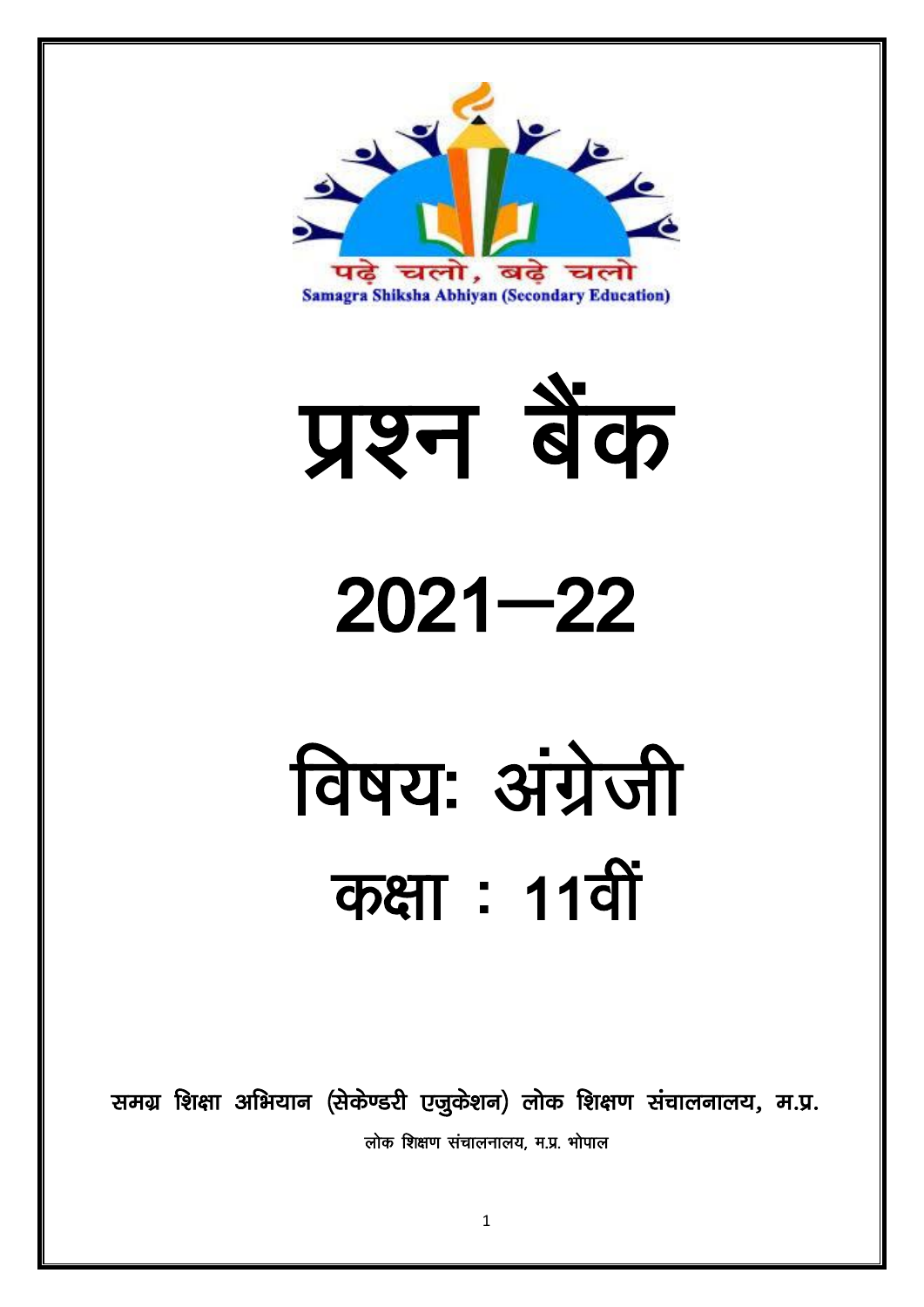#### माध्यमिक शिक्षा मण्डल, मध्यप्रदेश, भोपाल हायर सेकेण्डरी परीक्षा सत्र 2021-22 BLUE PRINT OF QUESTION PAPER

|                | कक्षा := 11वीं                                                 |            |                |     | पूर्णांक :- 80            |                  |           |
|----------------|----------------------------------------------------------------|------------|----------------|-----|---------------------------|------------------|-----------|
|                | विषय :-- अंग्रेजी                                              |            |                |     |                           | समय :– 3:00 घंटे |           |
| क              | इकाई एवं विषय वस्त्                                            | इकाई पर    | वस्तुनिष्ठ     |     | अंकवार प्रश्नों की संख्या |                  | कल प्रश्न |
|                |                                                                | आवंटित अंक | प्रश्न         |     |                           |                  |           |
|                |                                                                |            | 1              | 2   | 3                         | 4                |           |
|                |                                                                |            | अंक            | अंक | अंक                       | अंक              |           |
|                | <b>Section A Reading Skills</b>                                | 14         | ٠              | ä,  | ٠                         | ٠                | ٠         |
|                |                                                                |            | $\overline{a}$ | ٠   | ٠                         | ٠                |           |
| 1              | <b>Unseen Passage</b>                                          | ä,         | 10             | ٠   | ×,                        | ٠                | 1         |
| $\overline{2}$ | <b>Note Making</b>                                             |            | ٠              | ä,  | ٠                         | 1                | 1         |
|                | <b>Section B Writing Skills</b>                                | 12         | ٠              | ٠   | ٠                         | ٠                | i.        |
| 3              | Notice/Advertisement/Poster                                    | ٠          | ٠              | ٠   | ٠                         | 1                | 1         |
| 4              | Letter Writing Formal/informal                                 | ٠          | ٠              | ۰   | ٠                         | 1                | 1         |
| 5              | Long Composition Article/ Reports/ Speech/Debate               |            | ٠              | ٠   | ٠                         | ı                | 1         |
|                | <b>Section C</b> Grammar                                       | 10         |                | ٠   | ٠                         | ٠                | i.        |
| 6              | Sentence Corrections/Fill ups                                  | ä,         | 5              | ٠   | ٠                         | ٠                | 1         |
| 7              | Do as Directed                                                 | ٠          | 5              | ٠   | ٠                         | ٠                | 1         |
|                | <b>Section D</b> Textbooks                                     | 44         | ä,             | ٠   | ٠                         | $\blacksquare$   | Ĭ.        |
| 8              | <b>Extract from Prose (Hornbill)</b>                           | ä,         | 5              | ä,  | ä,                        | ٠                | 1         |
| 9              | A. Extract from Poetry (Hornbill)                              |            | 3              | ä,  | ٠                         | ٠                | 1         |
|                | B. Extract from Supplementary Reader (Snapshots)               | ٠          | 4              | ٠   | ٠                         | ٠                |           |
| 10             | 5 Short Answer Type Questions from prose (Hornbill)            | ٠          | ÷,             | 5   | ×,                        | ä,               | 1         |
| 11             | 3 Short Answer Type Questions from poetry (Hornbill)           | ٠          | ٠              | 3   | ٠                         | ٠                | 1         |
| 12             | 2 Short Answer Type Questions from Supp. Reader<br>(Snapshots) |            | ٠              | 2   | ٠                         | ٠                | 1         |
| 13             | 2 Long Answer Type Questions from Prose (Hornbill)             | ٠          | ٠              |     | 2                         | ٠                | 1         |
| 14             | 1 Long Answer Type Question from Poetry (Hornbill)             | ۰          | ä,             |     | 1                         | ٠                | 1         |
| 15             | 1 Long Answer Type Question from Supp. Reader<br>(Snapshots)   |            | ٠              |     | 1                         | ٠                | 1         |
|                | कल योग                                                         | 80         | 32             | 20  | 12                        | 16               |           |

All Questions will have internal choice except Q. 1, Q.2, Q.8, Q.9

1.

| <b>Objective Types Questions</b>  | Q.1, Q.6, Q.7, Q.8, Q.9               |               | 32<br><b>Marks</b> | 40% |
|-----------------------------------|---------------------------------------|---------------|--------------------|-----|
| <b>Subjective Types Questions</b> | Q.10, Q.11, Q.12, Q.13, Q.14,<br>0.15 |               | 32<br><b>Marks</b> | 40% |
| Analytical                        | Q.2, Q.3, Q.4, Q.5                    |               | 16<br><b>Marks</b> | 20% |
| <b>Very Short Answers</b>         | 2 Marks                               |               | 30 words max       |     |
| <b>Short Answers</b>              | 3 Marks                               | 75 words max  |                    |     |
| <b>Long Answers</b>               | 4Marks                                | 200 words max |                    |     |

-<br>40 प्रतिशत वस्तुनिष्ठ प्रश्न, 40 प्रतिशत पाद्यवस्तु पर आधारित प्रश्न, 20 प्रतिशत विश्लेषणात्मक प्रश्न होगें।<br>सत्र 2021–22 हेतु कम किये गये पाद्यक्रम से प्रश्न पत्र में प्रश्न न दिये जाये।<br>पाद्यवस्तु पर आधारित प्रायोजना  $2.$ 

 $3.$ 

 $\overline{4}$ .

# कक्षा – 11वीं<br>विषयः– अंग्रेजी कम किए गए पाठयक्रम की विषयवस्त्

| क्र.          | पुस्तक / विषय<br>वस्त का नाम | अध्याय | कम किये गये अध्याय/ विषय वस्तु का नाम                                                    |
|---------------|------------------------------|--------|------------------------------------------------------------------------------------------|
|               | Hornbill                     | 6<br>8 | Discovering Tut: The Saga Continues<br>The Browning Version<br><b>Silk Road</b>          |
| $\mathcal{D}$ | <b>Snapshots</b>             | 6      | Ranga's Marriage<br>Mother's Day<br>The Ghat of the Only World<br>The Tale of Melon City |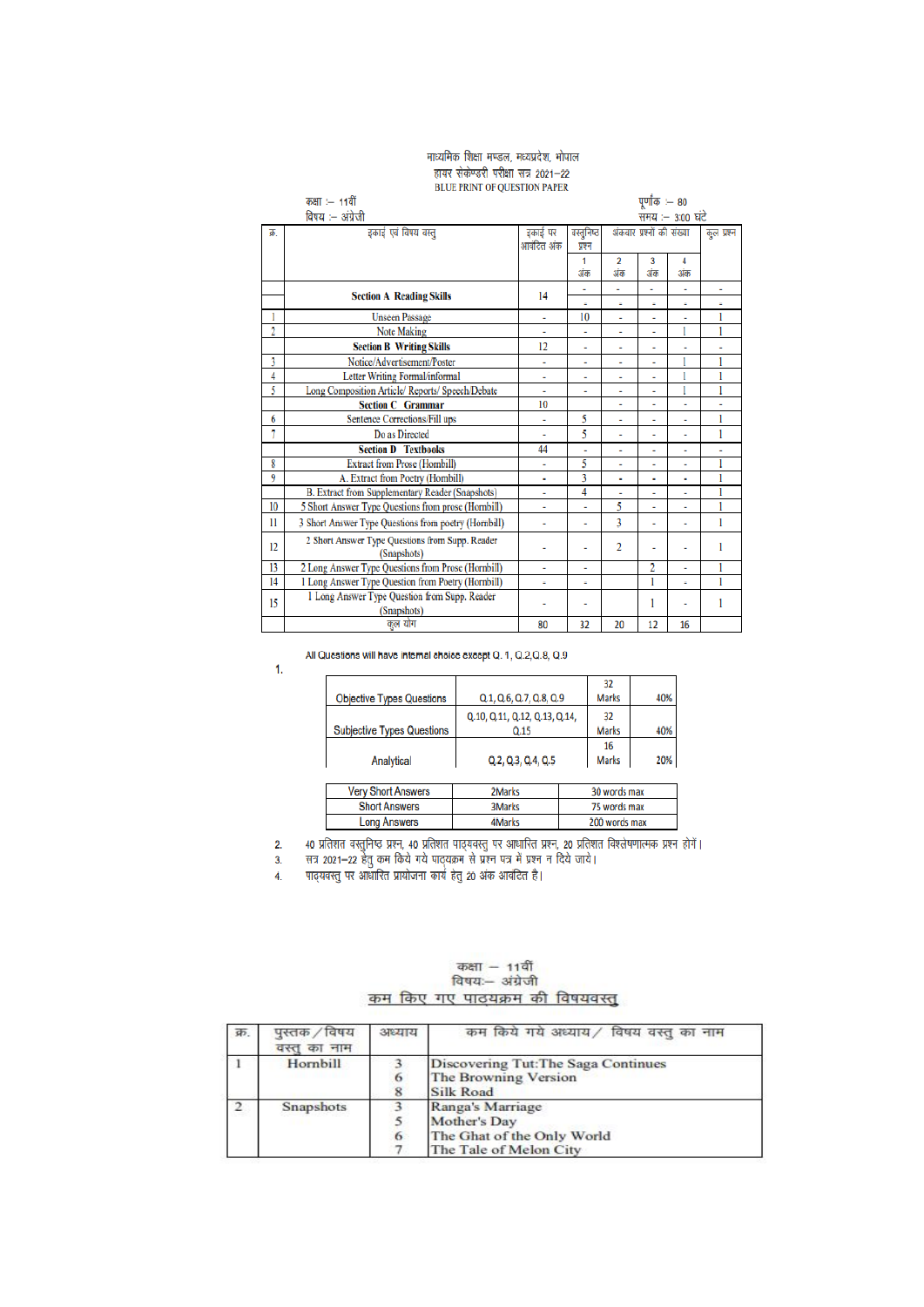**Question – Bank Class – 11th Year – 2021-22 Subject – English**

# **Section – A**

# **Reading Comprehension**

# **Q. 1. Read the following passage and answer the questions given below**-**Passage-1 (1×10=10)**

Academics has always been an essential part of human development. It prepares us to survive in the outside world and establish an identity of our own. But, is an individual's development restricted to merely academics? In India, from an early age, we have been taught that education is limited to the boundaries of academics only; the idea of getting out into the field, for gaining practical experience, is always considered a hoax. This has hindered students' development. But the truth is that education represents a considerably broader field than we know of it. Our teaching, from the basics, has been focused on getting good grades and job offers, rather than being creative and unique.

In the 21stcentury, the pure academic type of education is slowly paving way for a whole new type. The paradigm shift in the whole education system is evident. People have now come to understand that education is a 360degree activity that should focus on students' overall development, rather than restricting him/her to the classroom.

Co-curricular activities that take place outside the classroom but reinforce or supplement classroom curriculum, in some way, have become a point of focus today. These activities help in the growth of the child, in more than one way. Participating in such activities helps youngsters grow mentally, socially and individually. Intellectual development of a student is developed in the classroom, but for the aesthetic development such as team- building, character- building, and physical growth, students must step out into the outside world. For instance, if a student is a part of school football team, he/ she will learn team- work and coordination, in a practical manner, which cannot be taught in the class.

#### **Questions:**

| i) What is an essential part of human development? |                                |                |                                           |                |  |  |  |
|----------------------------------------------------|--------------------------------|----------------|-------------------------------------------|----------------|--|--|--|
|                                                    | (a) identity                   | (b) experience | (c) academics                             | (d) curriculum |  |  |  |
|                                                    | ii) What is considered a hoax? |                |                                           |                |  |  |  |
|                                                    | (a) academics                  | (b) education  | (c) practical experience (d) coordination |                |  |  |  |
| iii) What has hindered students' development?      |                                |                |                                           |                |  |  |  |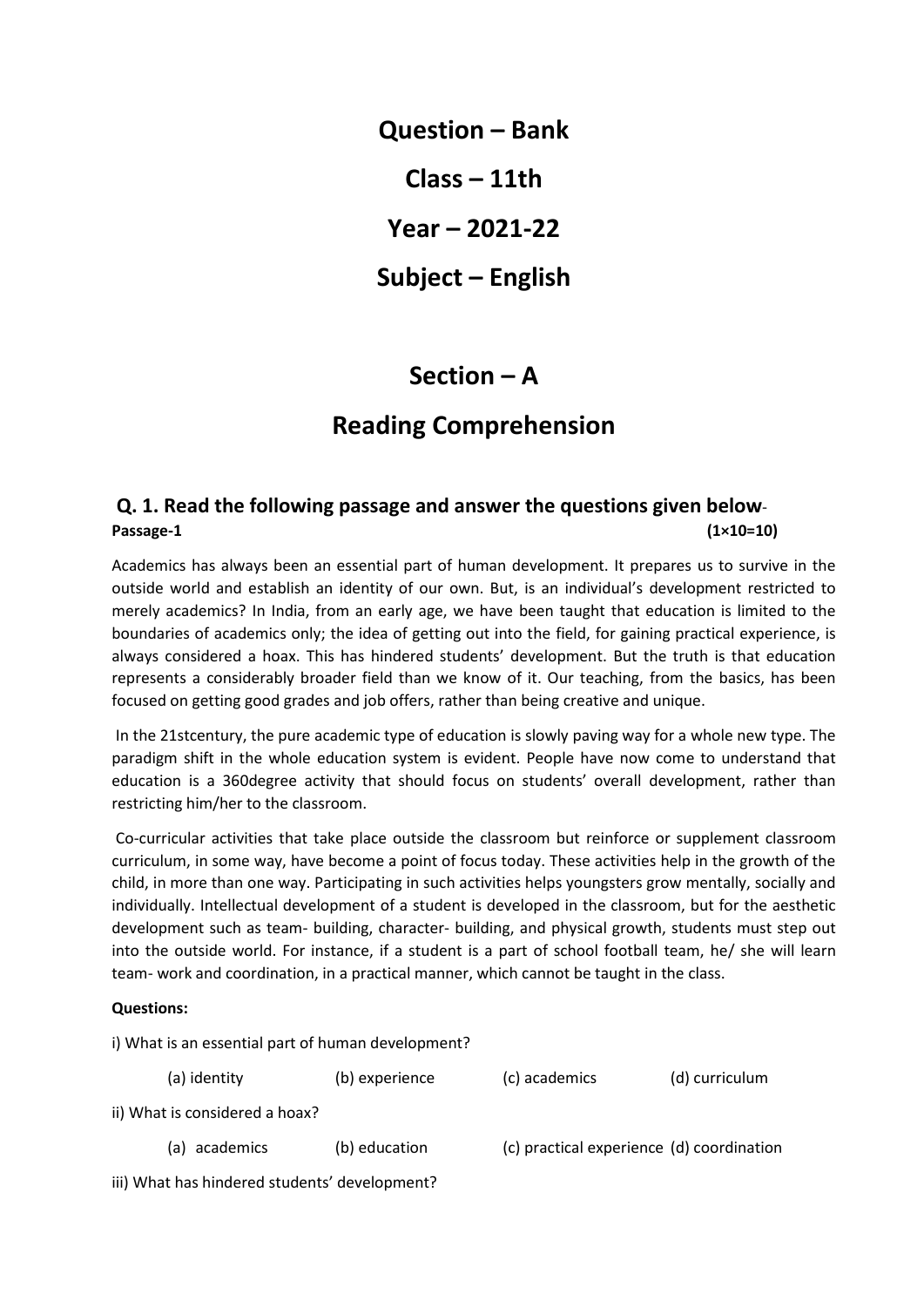| (a) working in outside world                                        |            |                                  |                |                 |  |
|---------------------------------------------------------------------|------------|----------------------------------|----------------|-----------------|--|
| (b)learning team work                                               |            |                                  |                |                 |  |
| (c)gaining practical experience                                     |            |                                  |                |                 |  |
| (d) limiting education to boundaries of academics                   |            |                                  |                |                 |  |
| iv) The shift in education system means-                            |            |                                  |                |                 |  |
| (a) o restrict classroom activities                                 |            |                                  |                |                 |  |
| (b) to ignore 360-degree development                                |            |                                  |                |                 |  |
| (c) to focus on overall development                                 |            |                                  |                |                 |  |
| (d) to develop academics only                                       |            |                                  |                |                 |  |
| v) Which of the following is similar in meaning to the word 'hoax'- |            |                                  |                |                 |  |
|                                                                     |            |                                  |                |                 |  |
| (a) truth<br>(b) untrue<br>(c) unmask<br>(d) uncover                |            |                                  |                |                 |  |
| vi) Which activities have become a point of focus today?            |            |                                  |                |                 |  |
| (b) academic activities<br>(a) classroom activities                 |            |                                  |                |                 |  |
| (c)teaching activities                                              |            | (d) co-curricular activities     |                |                 |  |
| vii) Why must students step out into the outside world?             |            |                                  |                |                 |  |
| (a) to see the world                                                |            | (b)for physical development      |                |                 |  |
| (c) for aesthetic development                                       |            | (d) for mental development       |                |                 |  |
| viii) The time period of 100 years is-                              |            |                                  |                |                 |  |
| (a) decade                                                          | (b)century |                                  | (c) millennium | (d) anniversary |  |
| ix) Which of the following is the correct antonym of 'unique'-      |            |                                  |                |                 |  |
| (a) rare                                                            | (b)common  |                                  | (c) special    | (d) unusual     |  |
| x) Classroom teaching provides-                                     |            |                                  |                |                 |  |
| (a) practical exposure                                              |            | (b) chance to learn other skills |                |                 |  |
|                                                                     |            |                                  |                |                 |  |

# (c)the foundation (d) limitless opportunities for development

#### **Passage – 2**

Parenting is an art. It requires a lot of time, dedication and hard work. There is no parenting manual that is perfect for everyone. Effective parenting involves many qualities- showing love, providing support setting limits, being a role model, teaching responsibilities, making a healthy family environment etc. Being a good parent means you need to teach your children the moral values; what is right and what is wrong; being sympathetic as well as strict; criticizing their follies as well as appreciating their virtues; supporting them in difficult times as well as rejoicing with them is important. It is the duty of parents to boost their children's self-esteem. They should be flexible as well as strict at some times. It is the value of their connection that determines how well the children listen to them, accept their limits and values and co-operate. Harsh discipline should also be avoided. A child needs interaction, stable relationship, care, a safe and healthy home environment, acceptance, recognition and appreciation from his parents. Parents should always try to foster active and curious mind. Imparting values, insight and perspective is also a part of parenting. One of the biggest things we can do for our children is to apologize and ask for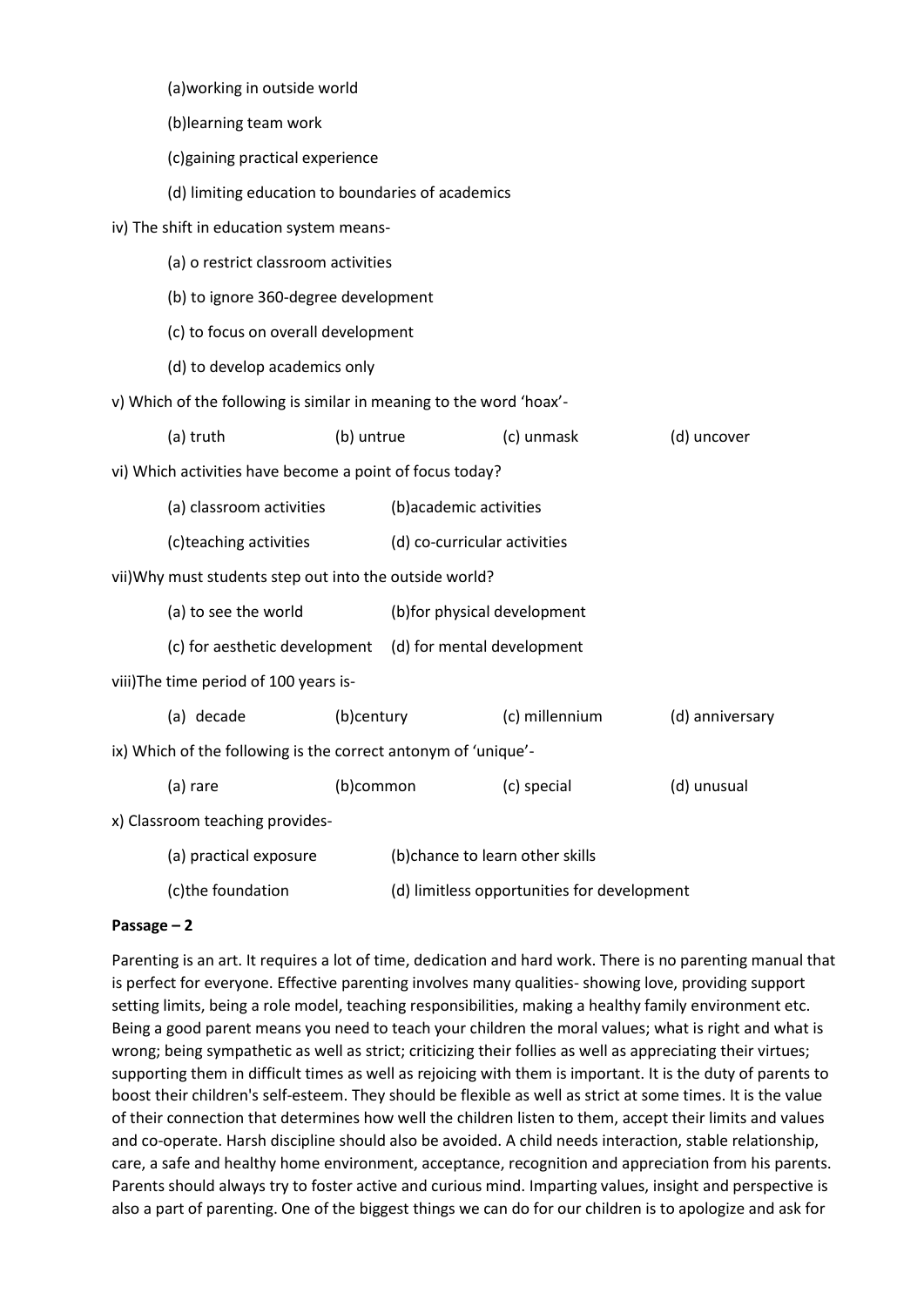forgiveness when we mess up. It will teach children to do the same and show them true humility. Once we apologize, we don't just move on. Now is the time to have a talk. Find out how it affected your children.

#### **Questions:**

- i. What ensures effective parenting?
- ii. What is the duty of parents?
- iii. What ensures obedience from children?
- iv. What should we do if we make mistakes in parenting?
- v. What should parents foster in their children?
- vi. How can we teach our children true humility?
- vii. What do children expect from their parents?
- viii. What is the noun form of 'safe'?
- ix. What is the verb form of 'forgiveness'?
- x. What is the antonym of 'healthy'?



#### **Passage -3**

The pie chart illustrates how internet users aged 16+ prefer to access the internet at home and in other places. This chart shows the results of a survey in which people aged 16 and over were asked about their preferred devices for accessing the internet. The question referred to going online at home and in other places. Participants mentioned four main devices in their answers: a smart phone, a laptop, a tablet and a desktop computer.

From the pie chart it is clear that the majority of participants prefer to use smart phones and laptops, with just three per cent difference between the two. Nearly a third of participants prefer to go online with a smart phone. Thirty per cent like to use a laptop. A desktop computer accounts for fourteen per cent of users' preferred devices. Only a small minority prefer a device other than these main four. In conclusion, since mobile and portable devices are the most popular choices, it is clear that many participants are accessing the internet outside their homes. The desktop computer is the least popular of the four main devices. In future, we can probably expect to see more and more people accessing the internet with smart phones as their preferred choice.

- xi. What is the topic of survey?
- xii. Which four devices are mentioned by the participants?
- xiii. What is the age group of the participants?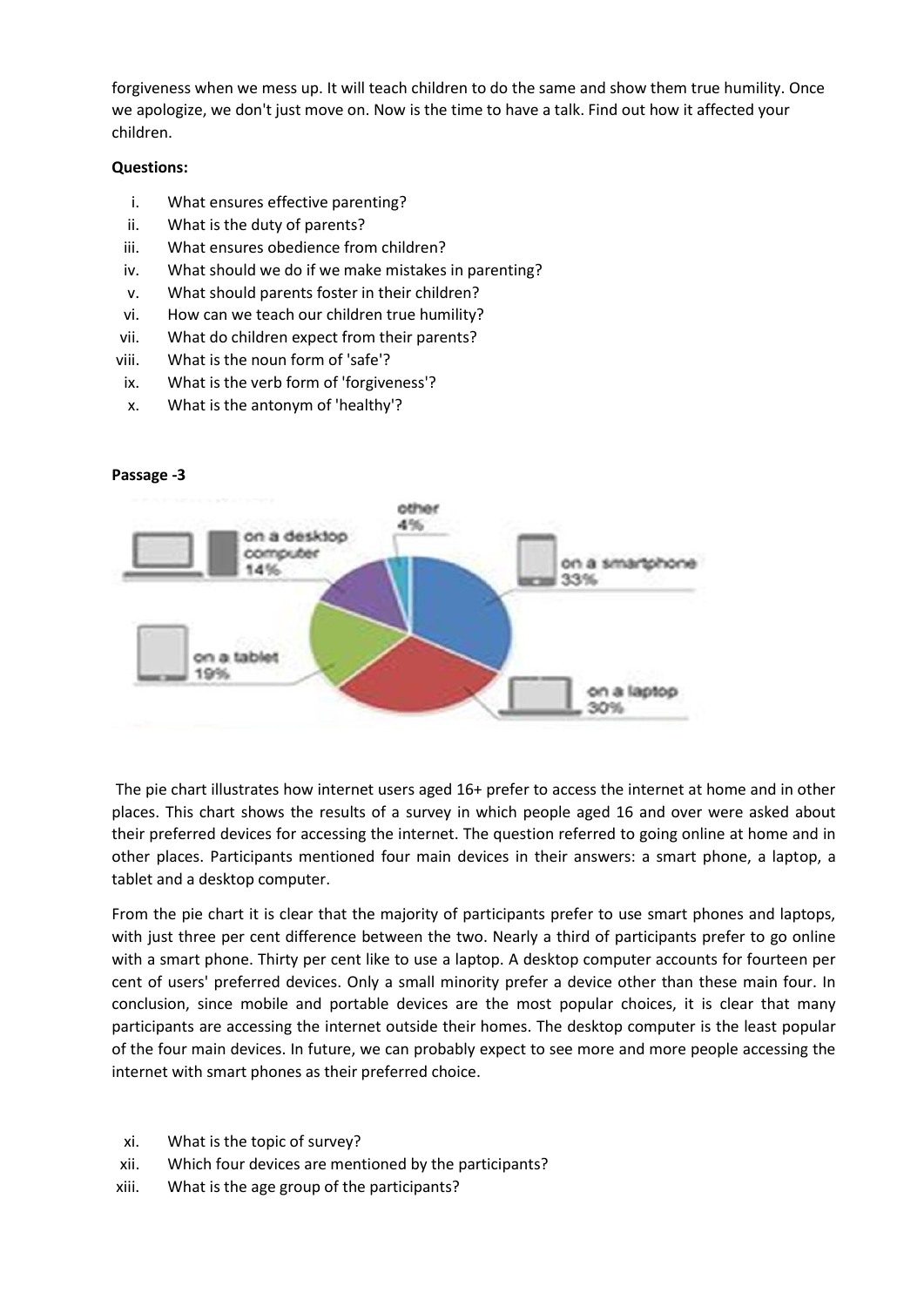- xiv. What is the question referred here?
- xv. What is the percentage of smart phone users?
- xvi. Only 19% of the participants use tablets. True/ False
- xvii. Which is the least popular device of the main four devices?
- xviii. What can we expect in the future?
- xix. What is the conclusion of the survey?
- xx. It is clear that many participants are accessing the internet outside their homes. True/ False

#### **Passage-4**

Neeraj Chopra did not just win a gold medal, flinging the javelin a staggering 87.58m to top the charts in Tokyo, but vaulted himself into history books. It would go down, to date, as the most historic of medals in India's Olympic history. Perhaps, the most historic in the nation's sporting history. The gold, a historic first for the country in track and field, the second for an individual ever and the first since Abhinav Bindra's in 2008, would also ensure India's richest-ever tally (seven). Much before he won the country's first-ever track and field medal, they used to call Neeraj, the village Sarpanch (headman) in Khandra, near Panipat. What started as a joke turned out prophetic.

Growing up at Khandra village, near Panipat, Neeraj was an overweight and restless kid most of the time. Since they wanted to keep him occupied, his father, a farmer, took him to the Shivaji stadium. Neeraj had tried other sports too. He was not too fond of running, but when he saw a few heavy men throwing the javelin, he wanted to try it too. When he realised that he was good at it, he started loving it more. Many, including Calvert and Volker Herrmann, who was the AFI's High Performance Director before quitting in November last year, felt that Neeraj would start winning medals from the 2024 Paris Olympics. He has proved them right by clinching a medal and proved them wrong by doing it four years early. He has been a consistent performer since bursting into spotlight with a historic gold in the junior world championships in 2016 with an Under-20 world record of 86.48m which still stands.

His other achievements include gold medals in the 2018 Commonwealth Games and the Asian Games, besides the top finish in the 2017 Asian Championships. He is also a 2018 Arjuna Awardee. There is still a wall-hanging in the drawing room of Chopra's ancestral home which features an oft-repeated motivational quote - "A single idea can light up your life." The Chopra family's single idea to let him pursue javelin throw on Saturday lit up the country in its golden glow.

#### Questions:

(i). Neeraj Chopra won gold medal in-

|                                                                | (a) wrestling                                           | (b) high jump      | (c) javelin | (d) gymnastics  |  |  |
|----------------------------------------------------------------|---------------------------------------------------------|--------------------|-------------|-----------------|--|--|
| (ii). Who won the first gold medal in Olympics for India?      |                                                         |                    |             |                 |  |  |
|                                                                | (a) Neeraj Chopra                                       | (b) Abhinav Bindra | (c) Calvert | (d) P.V. Sindhu |  |  |
|                                                                |                                                         |                    |             |                 |  |  |
|                                                                | (iii). Neeraj Chopra was called --------in his village. |                    |             |                 |  |  |
|                                                                | (a) golden boy                                          | (b) headman        | (c) junior  | (d) lord        |  |  |
| (iv). Neeraj won his gold medal in ----------Olympics.         |                                                         |                    |             |                 |  |  |
|                                                                | (a) Paris                                               | (b) Tokyo          | (c) London  | (d) Beijing     |  |  |
| (v). Which of these is a true statement for the above passage? |                                                         |                    |             |                 |  |  |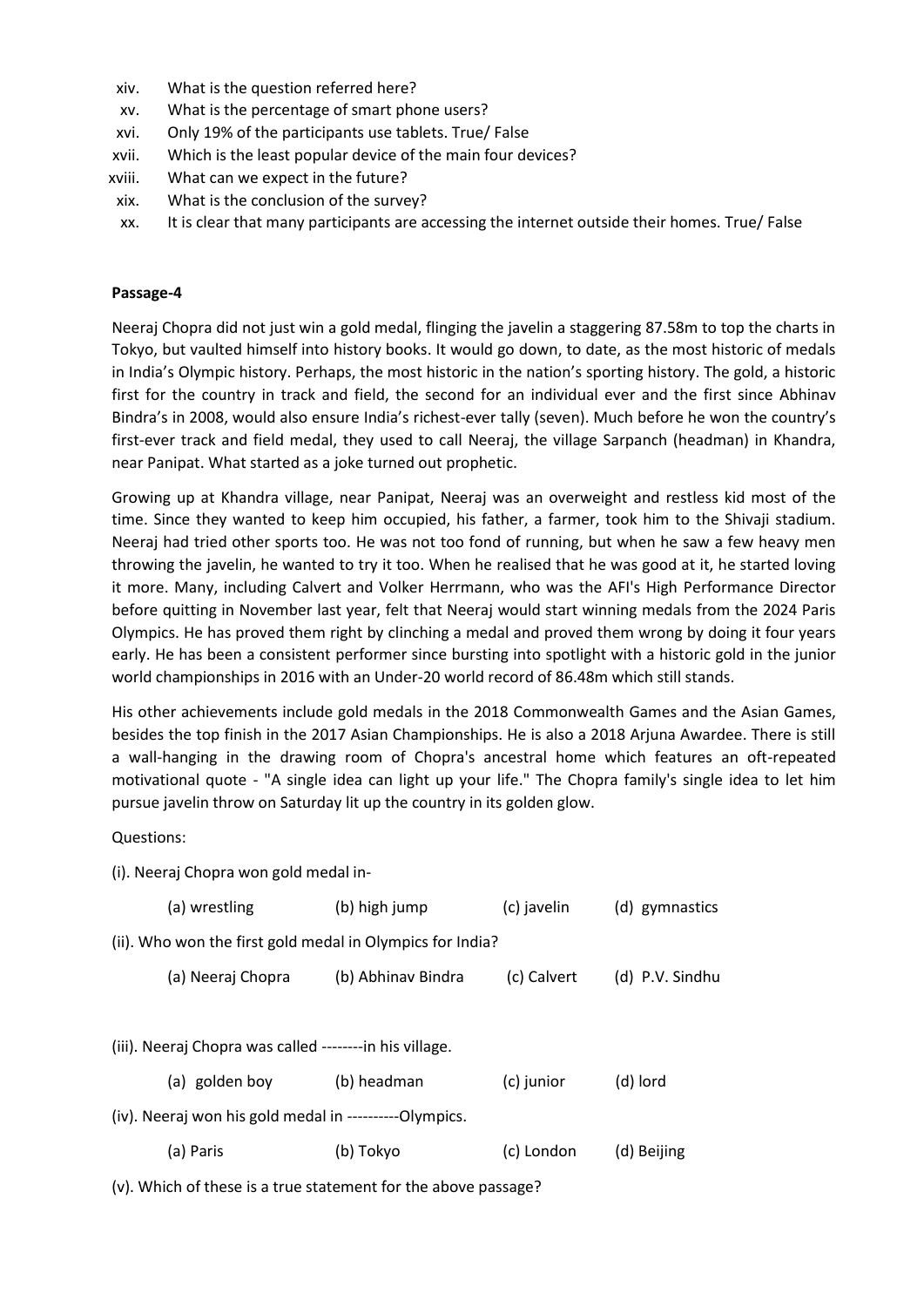- (a) Neeraj was taken to Shivaji Stadium by his mother.
- (b) His family did not want him to throw javelin.
- (c) Volker Herrmann felt Neeraj would never win a medal in Olympics.
- (d) Neeraj has an under 20-world record of 86.48 m.

(vi). Neeraj has been given-

| (a) Dronacharya award (b) Ekalavya award (c) Arjun award              |          |               | (d) Padmashri                               |
|-----------------------------------------------------------------------|----------|---------------|---------------------------------------------|
| (vii). Neeraj has also won gold medals in-                            |          |               |                                             |
| (a) Commonwealth Games (b) Asian Games                                |          |               |                                             |
| (c) Junior World Championship (d) All of these                        |          |               |                                             |
| (viii). Which of the following is similar in meaning to 'consistent'? |          |               |                                             |
| (a) varying                                                           | (b) same | (c) different | (d) changing                                |
| (ix). The author's purpose in writing the above passage is            |          |               |                                             |
| (a) to describe India's medal tally in Olympics                       |          |               | (b) to aware about the importance of sports |
| (c) to glorify javelin throw                                          |          | Olympics      | (d) to narrate journey of a village boy to  |
|                                                                       |          |               |                                             |

(x). Which of the following is the correct antonym of 'include'?

(a) preclude (b) exclude (c) seclude (d) occlude

## **Q.2 Read the following passage and make notes on the basis of your comprehension of the passage. Give a suitable title. Write a short summary on the basis of your notes. 4**

#### **Passage-1**

Despite all the research every one of us catches a cold and most of us catch it frequently. Our failure to control one of the commonest of all ailments sometimes seems ridiculous. Medical science regularly practices transplant surgery and has rid whole countries of such fatal diseases as Typhus and the Plague. But the problem of the common cold is unusually difficult and much has yet to be done to solve it.

It is known that a cold is caused by one of a number of viral infections that affect the lining of the nose and other passages leading to the lungs but the confusing variety of viruses makes study and remedy very difficult. It was shown in 1960 that many typical colds in adults are caused by one or the other of a family of viruses known as rhinoviruses, yet there still remain many colds for which no virus has as yet been isolated. There is also the difficulty that because they are so much smaller than the bacteria which cause many other infections, viruses cannot be seen with ordinary microscopes.

#### **Passage-2**

I remember my childhood as being generally happy and can recall experiencing some of the most carefree times of my life. But I can also remember, even more vividly, moments of being deeply frightened. As a child, I was truly -terrified of the dark and getting lost. These fears were very real and caused me some extremely uncomfortable moments.

Maybe it was the strange way things looked and sounded in my familiar room at night that scared me so much. There was never total darkness, but a street light or passing car lights made clothes hung over a chair take on the shape of an unknown beast. Out of the corner of my eye, I saw curtains move when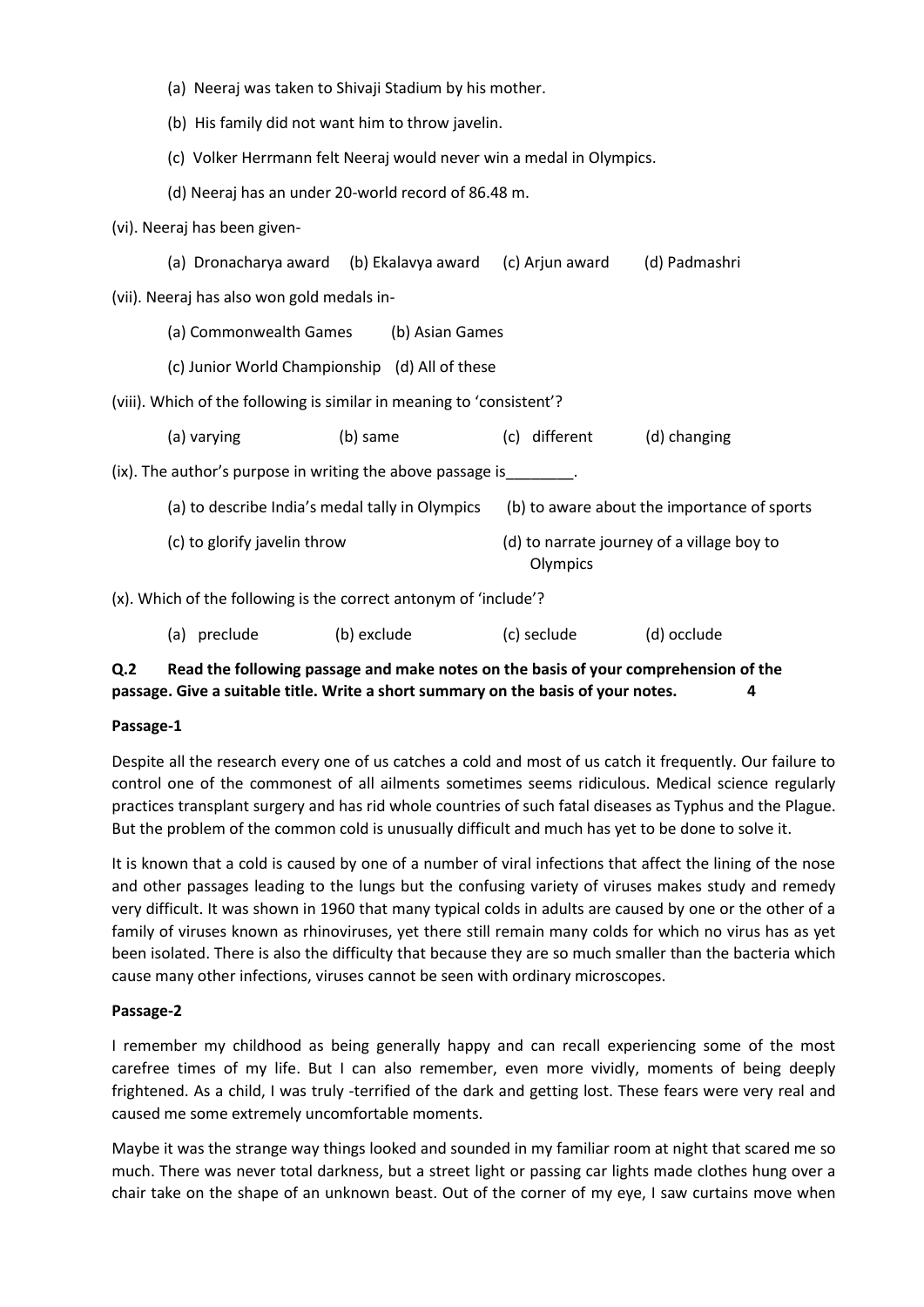there was no breeze. A tiny creak in the floor would sound a hundred times louder than in the daylight and my imagination would take over, creating burglars and monsters. Darkness always made me feel helpless. My heart would pound and I would lie very still so that 'the enemy' wouldn't discover me.

Another childhood fear of mine was that I would get lost, especially on the way home from school. Every morning, I got on the school bus right near my home—that was no problem. After school, though, when all the buses were lined up along the curve, I was terrified that I would get on the wrong one and be taken to some unfamiliar neighbourhood. I would scan the bus for the faces of my friends, make sure that the bus driver was the same one that had been there in the morning, and even then ask the others over and over again to be sure I was in the right bus.

#### **Passage- 3**

Conversation is indeed the most easily teachable of all arts. All you need to do in order to become a good conversationalist is to find a subject that interests you and your listeners. There are, for example, numberless hobbies to talk about. But the important

thing is that you must talk about other fellow's hobby rather than your own. Therein lies the secret of your popularity. Talk to your friends about the things that interest them, and you will get a reputation for good fellowship, charming wit, and a brilliant mind. There is nothing that pleases people so much as your interest in their interest.

It is just as important to know what subjects to avoid and what subjects to select for good conversation. If you don't want to be set down as a wet blanket or a bore, be careful to avoid certain unpleasant subjects. Avoid talking about yourself, unless you are asked to do so. People are interested in their own problems not in yours. Sickness or death bores everybody. The only one who willingly listens to such talk is the doctor, but he gets paid for it.

### **Section -B WRITING SECTION**

#### Q. 3 **Notice writing 4**

- (a) You are Jyoti of class XI of School of Excellence, Gwalior. You are the Cultural Secretary of your school. Draft a notice informing the students about the inter-school dance competition and request the interested participants to get them registered with you.
- (b) You are the school captain of the Govt. Boys H.S.S. Jabalpur. Write a notice for all the other members of the student council to attend a meeting to prepare a plan for annual function.
- (c) You are the member of school 'Echo Club'. Write a notice informing the students about the tree plantation drive in your school.
- (d) You are the member of Ojas Club in your school. Write a notice informing all the students about the science exhibition in your school.
- (e) You are Abhinav/ Ankita of Govt. H.S.S. Anand Nagar, Bhopal (M.P.) A charitable trust has come to your school asking for help. Write a notice requesting the students to donate items of daily use.

#### **Poster Making**

- (a) You are Mohan, student of Govt MGHSS Bhopal. Your school is going to organize a blood donation camp. Design an attractive poster.
- (b) Design a poster to be issued by the Delhi Police cautioning people not to touch any unclaimed objects.
- (c) Design an attractive poster to make people aware about the traffic rules.
- (d) Design an attractive poster to make people aware about the dowry system.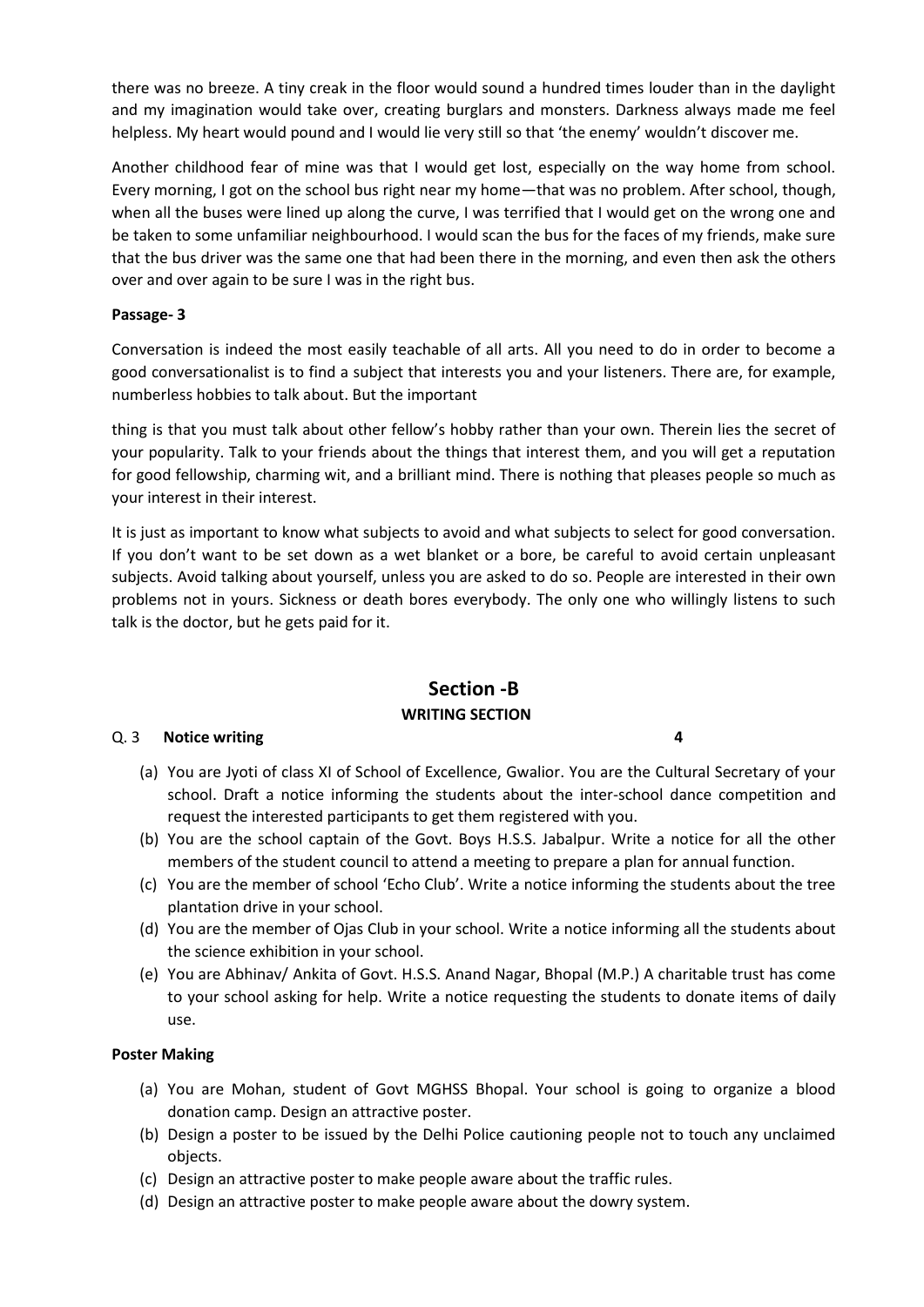(e) Design a poster on the need to 'Save the Environment'.

#### **Advertisement Writing**

- (a) Your father has been transferred to another city. You want to sell certain household goods. Design a suitable advertisement to be published in a local newspaper.
- (b) You want to sell your old car as you are planning to buy a new one. Draft a suitable advertisement to be published in a local daily under the classified columns.
- (c) You want to let out a house. Prepare an advertisement to this effect for publication in a newspaper giving the location of the building, nature of accommodation, rent expected, etc.
- (d) You have lost your important documents while travelling in a local bus. Draft an advertisement suitable to be given in the local daily.
- (e) You are the Export Manager of Deepa Ltd, Indore. You need accountants for your offices. Write an advertisement for a national daily offering an initial salary of Rs 20,000/- per month with free accommodation.

#### Q.4 **Formal Letter Writing 4**

- (a) You have not received your Roll Number card for the Class XII examination. Write a letter to the Secretary, M.P. Board, Bhopal asking for it.
- (b) Write a letter to the President, Residents' Welfare Association of your locality suggesting some measures that could be taken for solving the problem of water scarcity and conserving water.
- (c) You are Anita Patel, residing at 254, Saket Nagar, Balaghat. Write a letter to the editor of a local newspaper expressing your concern about deteriorating law and order situation in the city
- (d) You are Abhishek Saxena, residing at 54, DIG Colony Indore. Write a letter to the editor of a newspaper complaining against the nuisance caused by loudspeakers in your locality.
- (e) Write a letter to the Collector of your district about the lack of facilities and malfunctioning of the government hospital of your area.

**or** or the contract of  $\alpha$ 

#### **Informal Letter Writing**

- (a) Write a letter to your friend narrating your experiences in a rescue operation.
- (b) You are Anil Verma, residing at 20, Shivaji Nagar, Sagar. Write a letter to your friend Dinesh inviting him to spend summer vacation in your village.
- (c) You are Manish, residing at 45, M.P. Nagar, Ujjain. Write a letter to your younger brother sharing your experiences of your visit to a hill station.
- (d) You are Nishant, residing at 43, Anupam Nagar, Civil Lines, Jabalpur (M.P.). Your friend has passed in the final examination. Write a letter congratulating him on his success.
- (e) Write a letter to your friend advising him to study English, Maths, general Knowledge and reasoning for competitive examination.

#### Q.5 **Long composition (120 to 150 words) 4**

- (a) Importance of Protecting Trees
- (b) Benefits of Modern Technology
- (c) Harmful Effects of Junk Food
- (d) Impact and Prevention of Covid-19
- (e) Importance of Games and Sports
- (f) Impact of Global Warming

#### **Report Writing (120 to 150 words)**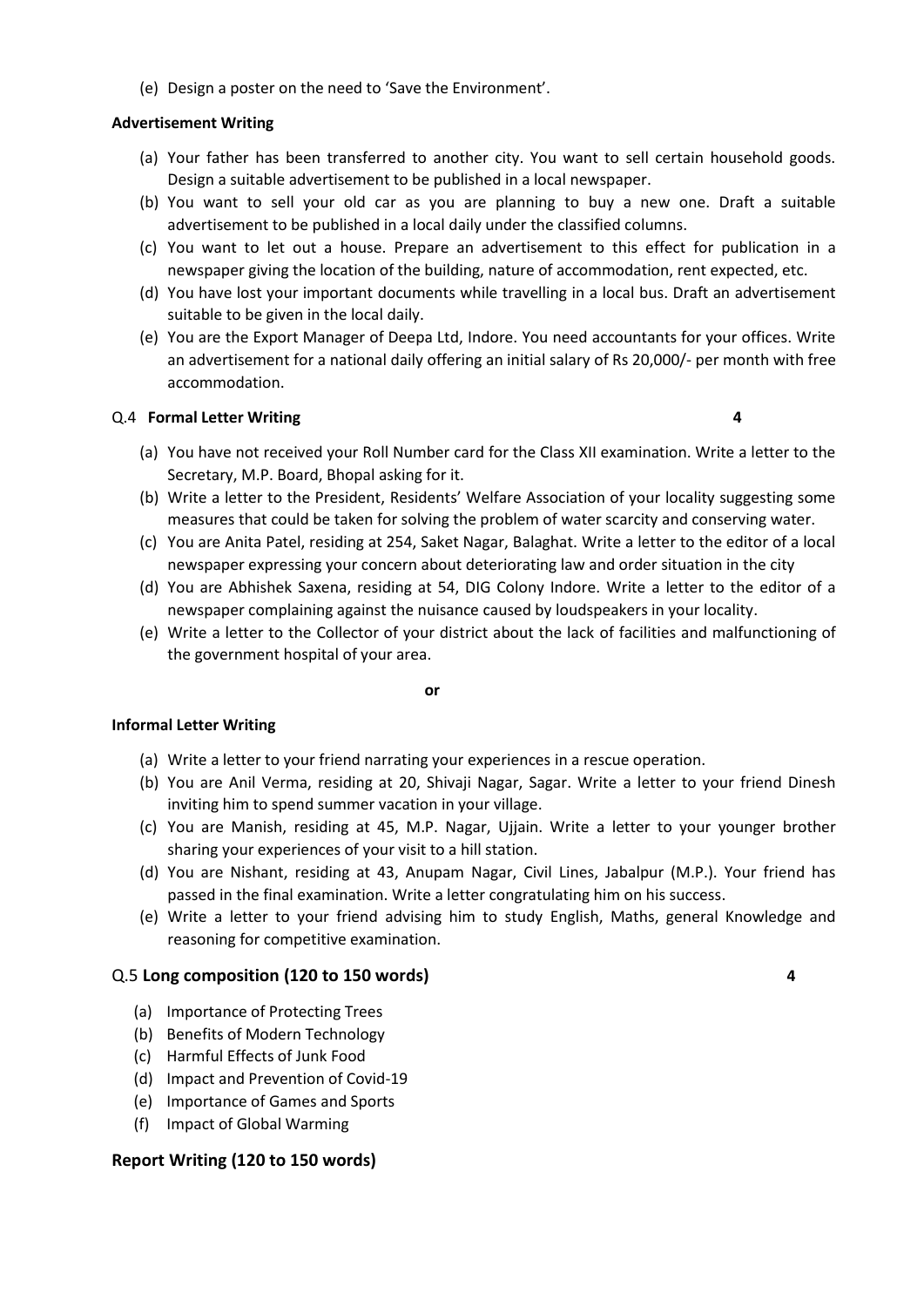- (a) You have witnessed an accident. Write a report for a newspaper about the accident using the following inputs:
- (b) Where, when and how did the accident happen
- (c) People, vehicle involved, loss of life and property
- (d) The scene of the accident, details of casualties-deaths, injured, hospitalized
- (e) Write a report giving the detailed account of the inauguration ceremony of the annual function held in your school.
- (f) Your school organised an inter-school debate competition last month. Write a report of this event for your school magazine giving details like schedule, venue, topic, winners etc.
- (g) You are the Secretary of Eco Club of your school. Recently you celebrated "Tree Plantation Week". Write a report for your school magazine.

# **Section – C Grammar**

#### **Q. 4 Fill in the blanks- 5**

- 1. Holland is European country. (a/an/the)
- 2. They are watching movie. (a/an/the)
- 3. Suresh is  $-$  boy who has got a place in the merit list. (a/an/the)
- 4. Monika is B Sc. Student. (a/an/the)
- 5. He is MBA. (a/an/the)
- 6. Mount Everest is ----highest peak in the world. (a/an/the)
- 7. He hasn't got money in his pocket. (any/some/few)
- 8. How time do you take to reach your school? (many/much/any)
- 9. The milk was taken for tea. (all/whole/few)
- 10. The school library has books on Psychology. (few/little/much)
- 11. The milkman --- milk daily in the evening. (bring/brings/bringing)
- 12. They --- to a restaurant yesterday. (go/went/gone)
- 13. Place the pen---- the table. (in/inside/on)
- 14. He is poor --- happy. (and/but/or)
- 15. The traffic rules be followed. (must/should/can)
- 16. --- I come in sir? (Can/May/Could)
- 17. The cat jumped the rat. (on/upon/at)
- 18. Sarita did not come to school she was ill. (because/so/though)
- 19. Do you know—has happened? (that/ what/why)
- 20. This is the man --- name is written on the board. (who/whose/whom)
- 21. She was born and brought up Ambala. (at/in/on)
- 22. The ball passed his head. (over/above/under)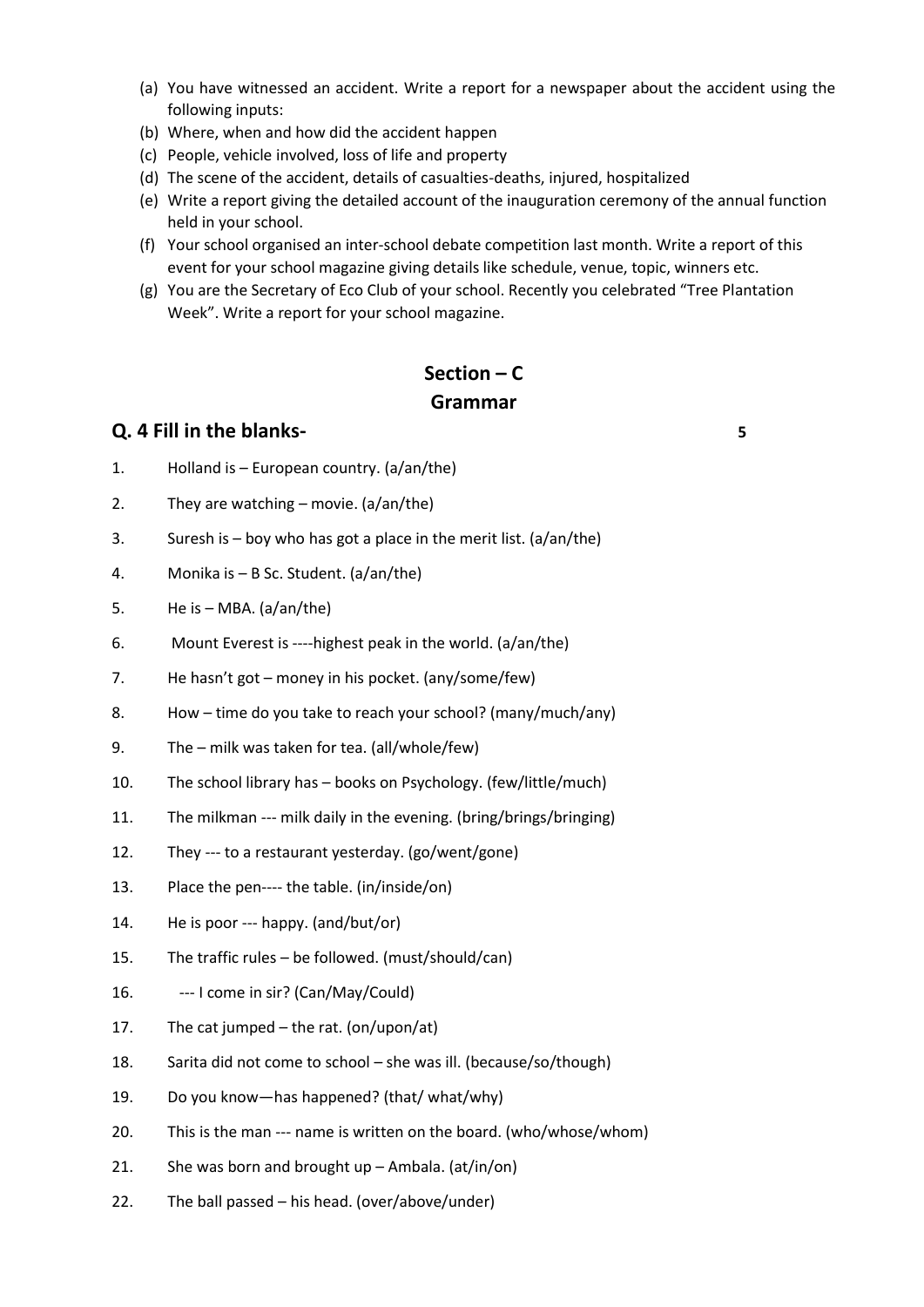- 23. He --- walk fast when he was young. (can/could/may)
- 24. You stop smoking. (must/should/mustn't)
- 25. Mohan was fined --- his misdeed. (for/of/to)
- 26. Rohit prefers milk tea. (at/to/on)
- 27. He died malaria. (from/of/for)
- 28. You can write --- a pencil. (by/with/on)
- 29. The weather was cold but there was --- wind. (any/no/none)
- 30. No sooner did the thief see the police he ran away. (then/than/so)
- 31. You not feel sorry for this mistake. (are /need/was)
- 32. I think it rain today. (may/can/could)
- 33. I have spare book. (no/any/some)
- 34. English is --- in many countries. (speaking/spoken/speak)
- 35. Have you --- complaint against me? (any/much/many)
- 36. I don't like --- of them. (either/neither)
- 37. Every student --- wear school uniform. (must/should/need)
- 38. The post office is------ the street from the grocery store. (across/by/among)
- 39. Seema bought umbrella. (a/an/the)
- 40. There aren't --- good books on this subject. (any/many/some)
- 41. Five boys were seated on --- bench. (each/every/all)
- 42. The table was --- by him. (broke/broken/break)
- 43. The man ---the police arrested last night is a big thief. (who/ whom/whose)
- 44. She often --- us in the evening. (visit/visits/visiting)
- 45. The --- class was busy with the project. (all/whole/some)

## Q.7 Do as directed - **5**

- i. We did it. (Change into negative)
- ii. He teaches English. (Change into negative)
- iii. Raja cried for milk. (Change into present indefinite)
- iv. They are playing football. (Change the voice)
- v. He makes nice tea. (Change the voice)
- vi. Sita does not sing. She does not dance. (Combine using 'neither—nor')
- vii. Mohan is too weak to lift this bag. (Rewrite using 'so that')
- viii. a/apple/an/day/the/keeps/away/doctor. (Rearrange the words to make a meaningful sentence)
- ix. If Rajesh does not act now, he will lose everything. (Rewrite the sentence using 'unless')
- x. She is working hard. She wants to crack NEET examination. (Combine the sentences using 'to + infinitive')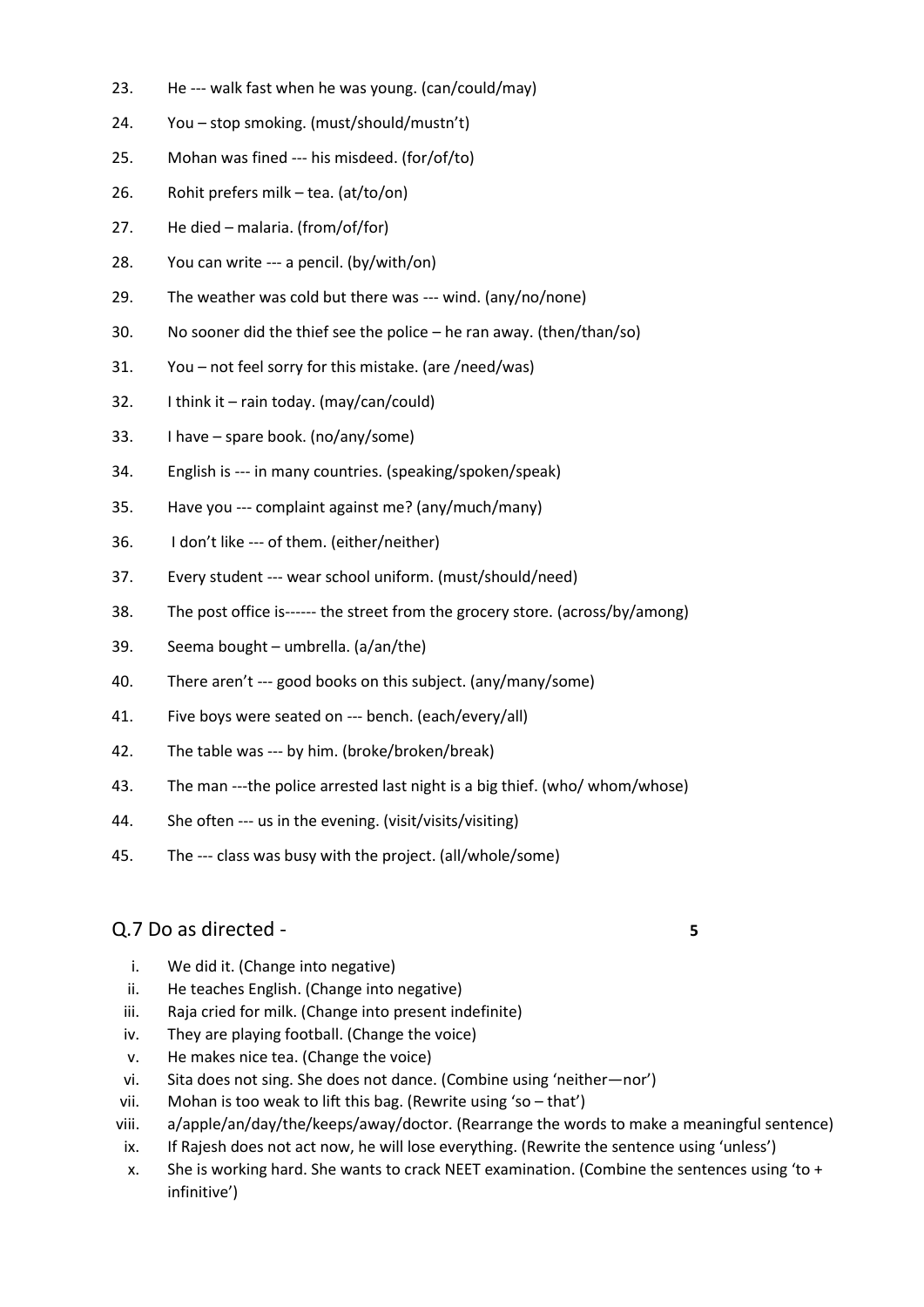- xi. Pawan speaks French. Pawan speaks English. (Combine the sentences using 'both…and')
- xii. The man has not come for two days. He brings milk. (Combine the two sentences using a relative clause)
- xiii. The/is /Himalaya/highest/the/world/mountain/of/the. (Rearrange the words to make a meaningful sentence)
- xiv. If they work properly, they will not be punished. (Rewrite using 'unless' in place of 'if')
- xv. He is too poor to pay his fees. (Rewrite the sentence using 'so—that')
- xvi. Some people are rich. They are not happy. (Combine the two sentences using a suitable conjunction)
- xvii. The boy is my cousin. He is wearing a red shirt. (Combine the sentences using a relative clause)
- xviii. In/this/many/book/are/there/pages/how/? (Rearrange the words to make a meaningful sentence)
- xix. She cannot afford it. She buys a car. (Combine the two sentences using non-finite clause)
- xx. Why is he painting those walls? (Change the voice)
- xxi. He is sleeping for three hours. (Correct the sentence)
- xxii. My name is Mahesh. (Frame a question)
- xxiii. Metal/lead/is/ than/other/any/heavier. (Rearrange the words to make a meaningful sentence)
- xxiv. I shall do this work. (Change the voice)
- xxv. He wrote a letter. (Change the voice)
- xxvi. We will leave. We finish our work. (Combine the two sentences using 'as soon as')
- xxvii. The peon had slept on duty. He was tired. (Combine the sentences using suitable conjunction)
- xxviii. As soon as Mohan got money, he started spending it. (Rewrite the sentence using 'No sooner--- than')
- xxix. I have two thousand rupees. (Frame a question using 'How many')
- xxx. Suraj shut the door. (Change into negative)
- xxxi. Our team won the match. (Change into past perfect)
- xxxii. She hid the keys. (Change the voice)
- xxxiii. Tea is made by him. (Change the voice)
- xxxiv. Do it before you forget. (Underline the adverb clause)
- xxxv. I was washing my hands when the telephone (ring). (Use the correct form of verb given in bracket)
- xxxvi. He replied that he would come. (Underline the noun clause)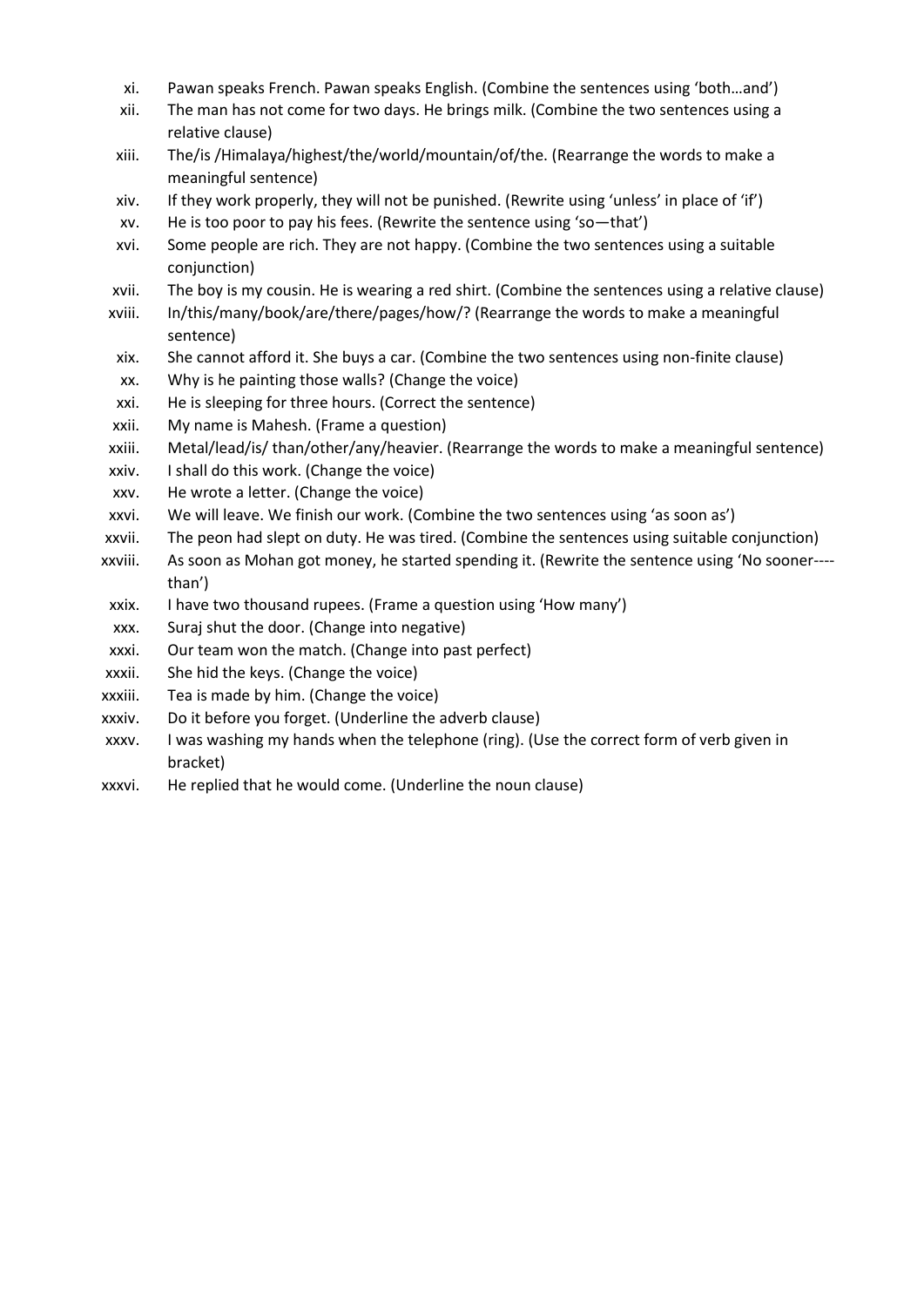#### **Section-D Text Book**

#### **(Prose, Poetry and Supplementary Reader)**

|                              | Hornbill Prose: 1 Extract 1×6=6 marks   |
|------------------------------|-----------------------------------------|
|                              | 5 Short Response Questions 5×2=10 marks |
|                              | 1 Long Response Question 1×3=3 marks    |
| Poetry:                      | 1 Extract 1×3=3 marks                   |
|                              | 2 Short Response questions 2×2=4 marks  |
|                              | 1 Long Response Question 1×3=3 marks    |
| <b>Supplementary Reader:</b> | 1 Extract $1 \times 4 = 4$ marks        |
| <b>Snapshots</b>             | 2 Short Response questions 2×2=4 marks  |
|                              | 1 Long Response Question 1×3=3marks     |

#### **Q.8 Extract from the textbook Hornbill**

#### **Passage- 1 6**

We lifted her off the bed and, as is customary, laid her on the ground and covered her with a red shroud. After a few hours of mourning, we left her alone to make arrangements for her funeral. In the evening we went to her room with a crude stretcher to take her to be cremated. The sun was setting and had lit her room and verandah with a blaze of golden light. We stopped half-way in the courtyard.

All over the verandah and in her room right up to where she lay dead and stiff wrapped in the red shroud, thousands of sparrows sat scattered on the floor. There was no chirruping. We felt sorry for the birds and my mother fetched some bread for them. She broke it into little crumbs, the way my grandmother used to, and threw it to them. The sparrows took no notice of the bread. When we carried my grandmother's corpse off, they flew away quietly. Next morning the sweeper swept the bread crumbs into the dustbin.

#### **Questions:**

i) Who was covered with a red shroud?

| (a) the grandfather                                                               | (b) the grand mother           |
|-----------------------------------------------------------------------------------|--------------------------------|
| (c) the mother                                                                    | (d) the poet's sister          |
| ii) Why did the birds not eat the breadcrumbs?                                    |                                |
| (a) because they were not hungry                                                  | (b) because they were mourning |
| (c) because they wanted to eat something else (d) because they had no time to eat |                                |
| iii) Which word in the passage means a dead body?                                 |                                |
| (a) shroud                                                                        | (b) blaze                      |
| (c) corpse                                                                        | (d) funeral                    |
| iv) Who is the author of the above passage?                                       |                                |
| (a) Nick Middleton                                                                | (b) Khushwant Singh            |

(c) A. R. Williams (d) Shirley Toulson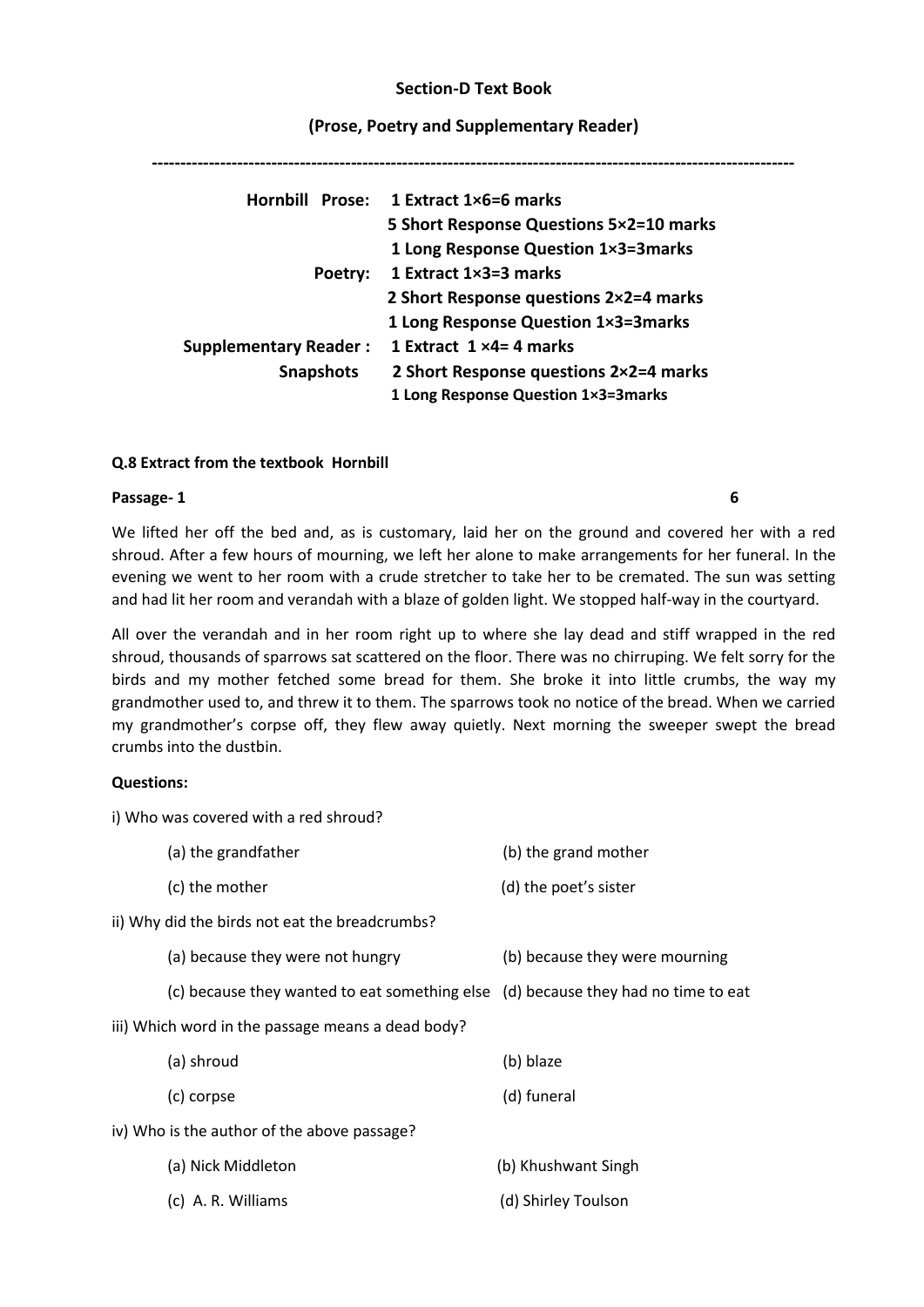#### v) The birds ----

| (a) ate the bread crumbs                                              | (b) did not eat bread crumbs |  |  |  |  |
|-----------------------------------------------------------------------|------------------------------|--|--|--|--|
| (c) swept the bread crumbs into the dustbin                           | (d) chirruped loudly         |  |  |  |  |
| vi) Which of the following has similar meaning of the word 'weeping'- |                              |  |  |  |  |

| a) lit | (b) mourning | (c) stiff | (d) broke |
|--------|--------------|-----------|-----------|
|        |              |           |           |

#### **Passage- 2**

IN July 1976, my wife Mary, son Jonathan, 6, daughter Suzanne, 7, and I set sail from Plymouth, England, to duplicate the round-the-world voyage made 200 years earlier by Captain James Cook. For the longest time, Mary and  $I - a 37$ -year-old businessman  $-$  had dreamt of sailing in the wake of the famous explorer, and for the past 16 years, we had spent all our leisure time honing our seafaring skills in British waters. Our boat Wavewalker, a 23 meter, 30-ton wooden-hulled beauty, had been professionally built, and we had spent months fitting it out and testing it in the roughest weather we could find.The first leg of our planned three-year, 105,000 kilometre journey passed pleasantly as we sailed down the west coast of Africa to Cape Town.

#### **Questions:**

i) What was the occupation of the writer?

| (a) a businessman | (b) a sailor      |
|-------------------|-------------------|
| (c) a doctor      | (d) a Navy office |

ii) What does 'seafaring' mean?

| (a) Swimming in a sea                 | (b) trading by sea |
|---------------------------------------|--------------------|
| (c) regular travelling by sea         | (d) None of these  |
| iii) What was the name of their boat? |                    |
| (a) Titanic                           | (b) Voyager        |
| (c) Wave walker                       | (d) Avenger        |

iv) Which of these is similar in meaning to leisure?

(a) limited time (b) free time (c) labour (d) difficulty

v) Two hundred years ago, a round-the-world voyage was made by Captain James Cook. True/ False

vi) Give verb form of the word 'explorer'.

#### **Passage- 3**

A wonderful old tale is told about the painter Wu Daozi, who lived in the eighth century. His last painting was a landscape commissioned by the Tang Emperor Xuanzong, to decorate a palace wall. The master had hidden his work behind a screen so only the Emperor would see it. For a long while the emperor admired the wonderful scene, discovering forests high mountains, waterfalls, clouds floating in an immense sky, men on hilly paths, birds in flight. "Look Sire", said the painter, "in this cave, at the foot of the mountain, dwells a spirit." The painter clapped his hands, and the entrance to the cave opened. "The inside is splendid, beyond anything words can convey. Please let me show Your Majesty the way." The painter entered the cave; but the entrance closed behind him, and before the astonished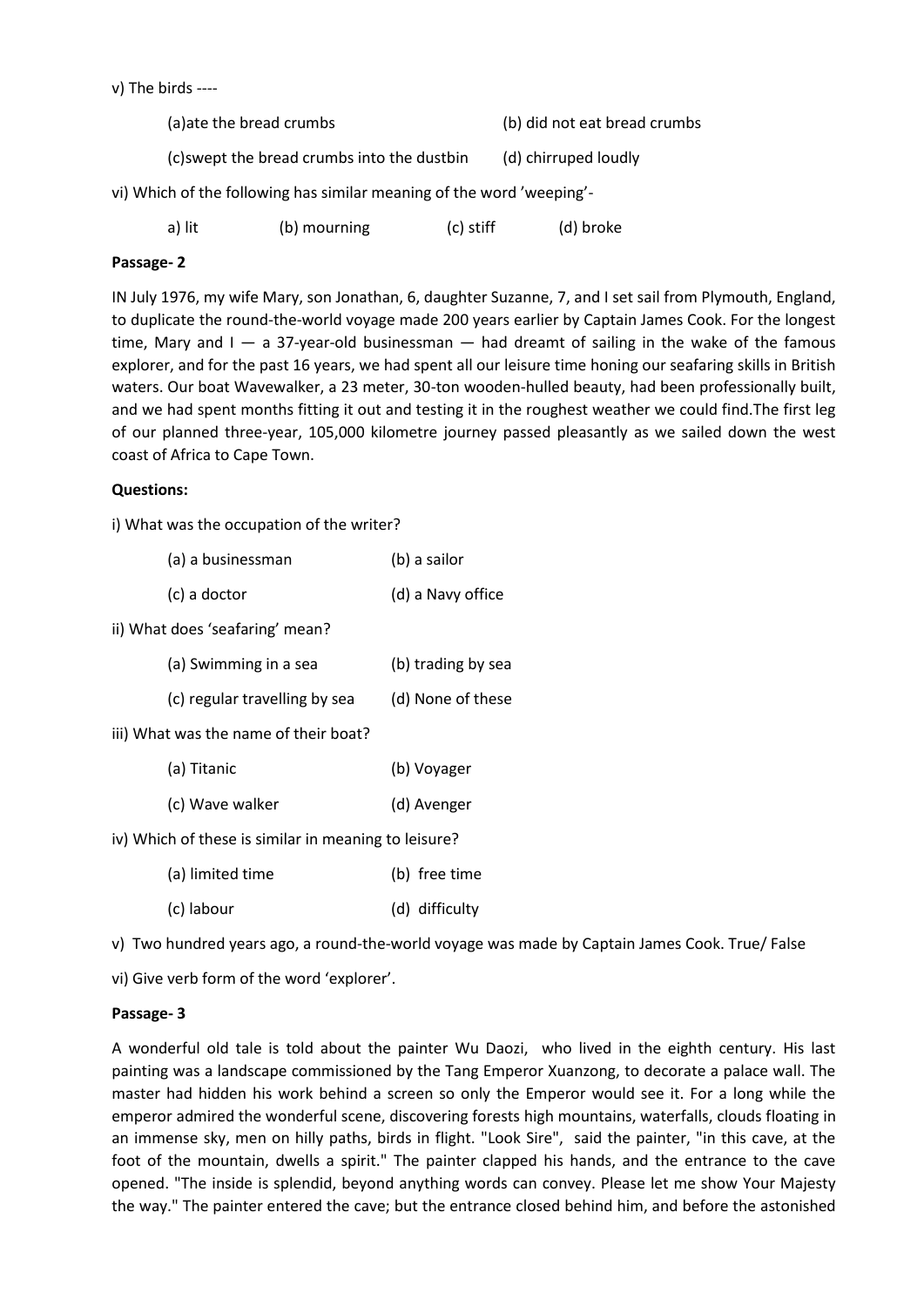Emperor could move or utter a word, the painting had vanished from the wall. Not a trace of Wu Daozi's brush was left- and the artist was never seen again in this world.

#### **Questions:**

i) What was the name of the emperor?

|                                                        | (a) We Doozi                          |            | (b) Xuanzong                |             |
|--------------------------------------------------------|---------------------------------------|------------|-----------------------------|-------------|
|                                                        | (c) Sire                              |            | (d) Majesty                 |             |
|                                                        | ii) Where did they go?                |            |                             |             |
|                                                        | (a) in a cave                         |            | (b) in a pond               |             |
|                                                        | (c) on a mountain                     |            | (d) in a forest             |             |
|                                                        | iii) What is the synonym of splendid? |            |                             |             |
|                                                        | (a) impressive                        |            | (b) extravagant             |             |
|                                                        | (c) modest                            |            | (d) unremarkable            |             |
| iv) Wu Daozi was a--------------                       |                                       |            |                             |             |
|                                                        | (a) painter                           | (b) artist | (c) general                 | (d)king     |
| v) The above passage has been taken from the lesson -- |                                       |            |                             |             |
|                                                        | (a) The Portrait of a Lady            |            | (b) We're Not Afraid to Die |             |
|                                                        | (c) Landscape of the Soul             |            | (d) The Adventure           |             |
| vi) The painting had ----- from the wall.              |                                       |            |                             |             |
|                                                        | (a) Fallen                            | (b) torn   | (c) vanished                | (d) removed |

#### **Passage- 4**

Article 48A of the Constitution of India provides that "the State shall endeavour to protect and improve the environment and to safeguard the forests and wildlife of the country". But what causes endless anguish is the fact that laws are never respected nor enforced in India. (For instance, the Constitution says that casteism, untouchability and bonded labour shall be abolished, but they flourish shamelessly even after forty-four years of the operation of the Constitution.) A recent report of our Parliament's Estimates Committee has highlighted the near catastrophic depletion of India's forests over the last four decades. India, according to reliable data, is losing its forests at the rate of 3.7 million acres a year. Large areas, officially designated as forest land, "are already virtually treeless". The actual loss of forests is estimated to be about eight times the rate indicated by government statistics.

#### **Questions:**

i) What does the Article 48A of the constitution of India ensure?

| (a) protection of wildlife              | (b) protection of forests  |
|-----------------------------------------|----------------------------|
| (c) protection of land                  | $(d)$ both $(a)$ and $(b)$ |
| ii) What does our constitution abolish? |                            |
| (a) Casteism                            | (b) education              |
| (c) laws                                | (d) labour                 |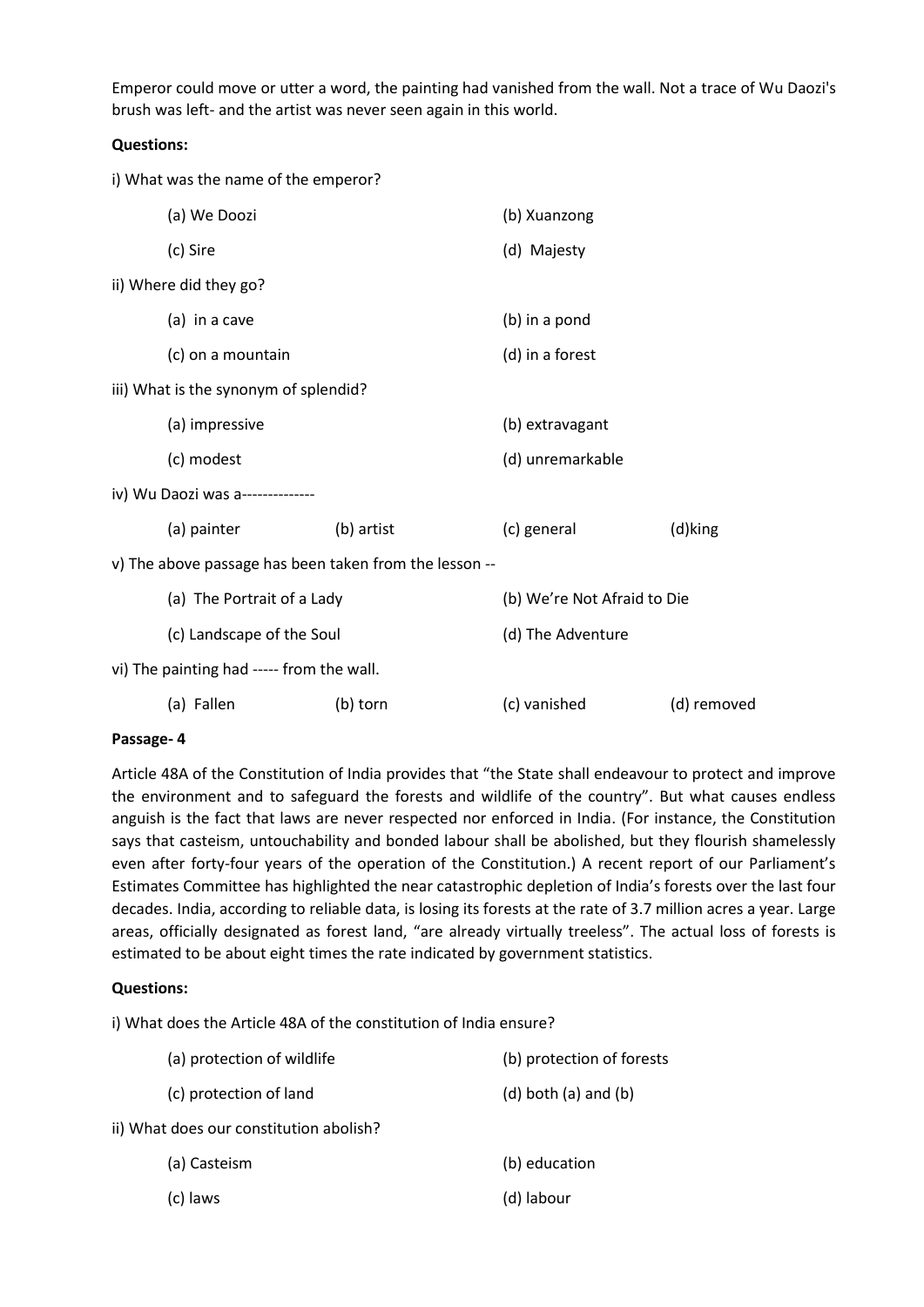iii) Which word in the passage means 'reduction in number or quantity'?

| (a) instance                                        | (b) depletion                |                 |
|-----------------------------------------------------|------------------------------|-----------------|
| (c) untouchability                                  | (d) bonded labour            |                 |
| iv) The period of ten years is called-              |                              |                 |
| (b) decade<br>(a) century                           | (c) millennium               | (d) anniversary |
| v) The above paragraph is about-                    |                              |                 |
| (a) education                                       | (b) untouchability           |                 |
| (c) casteism                                        | (d) environmental protection |                 |
| vi) Give verb form of 'reliable'.                   |                              |                 |
| Q. 9 Extracts from the poems                        |                              | 3               |
| Extract-1                                           |                              |                 |
| The cardboard shows me how it was                   |                              |                 |
| When the two girl cousins went peddling.            |                              |                 |
| Each one holding one of my mother's hands,          |                              |                 |
| And she the big girl ---- some twelve year or so.   |                              |                 |
| All three stood still to smile through their hair,  |                              |                 |
| At the uncle with the camera. A sweet face,         |                              |                 |
| My mother's, that was before I was born.            |                              |                 |
| And the sea, which appears to have changed the less |                              |                 |
| Washed their terribly transient feet.               |                              |                 |
| <b>Questions:</b>                                   |                              |                 |
| i) What does the cardboard show?                    |                              |                 |
| (a) a photograph                                    | (b) a painting               |                 |
| (c) Picture of a horse                              | (d) none of these            |                 |
| ii) Who was not present at the beach?               |                              |                 |
| (a) The poetess                                     | (b) Her uncle                |                 |
| (c) Her aunts                                       | (d) Her mother               |                 |
| iii) What does transient mean?                      |                              |                 |
| (a) permanent                                       | (b) temporary                |                 |
| (c) impermanent                                     | $(d)$ both $(b)$ and $(c)$   |                 |
|                                                     |                              |                 |

# **Extract – 2**

Till the gold finch come, with a twitching chirrup.

A suddenness, a startlement, at a branch end.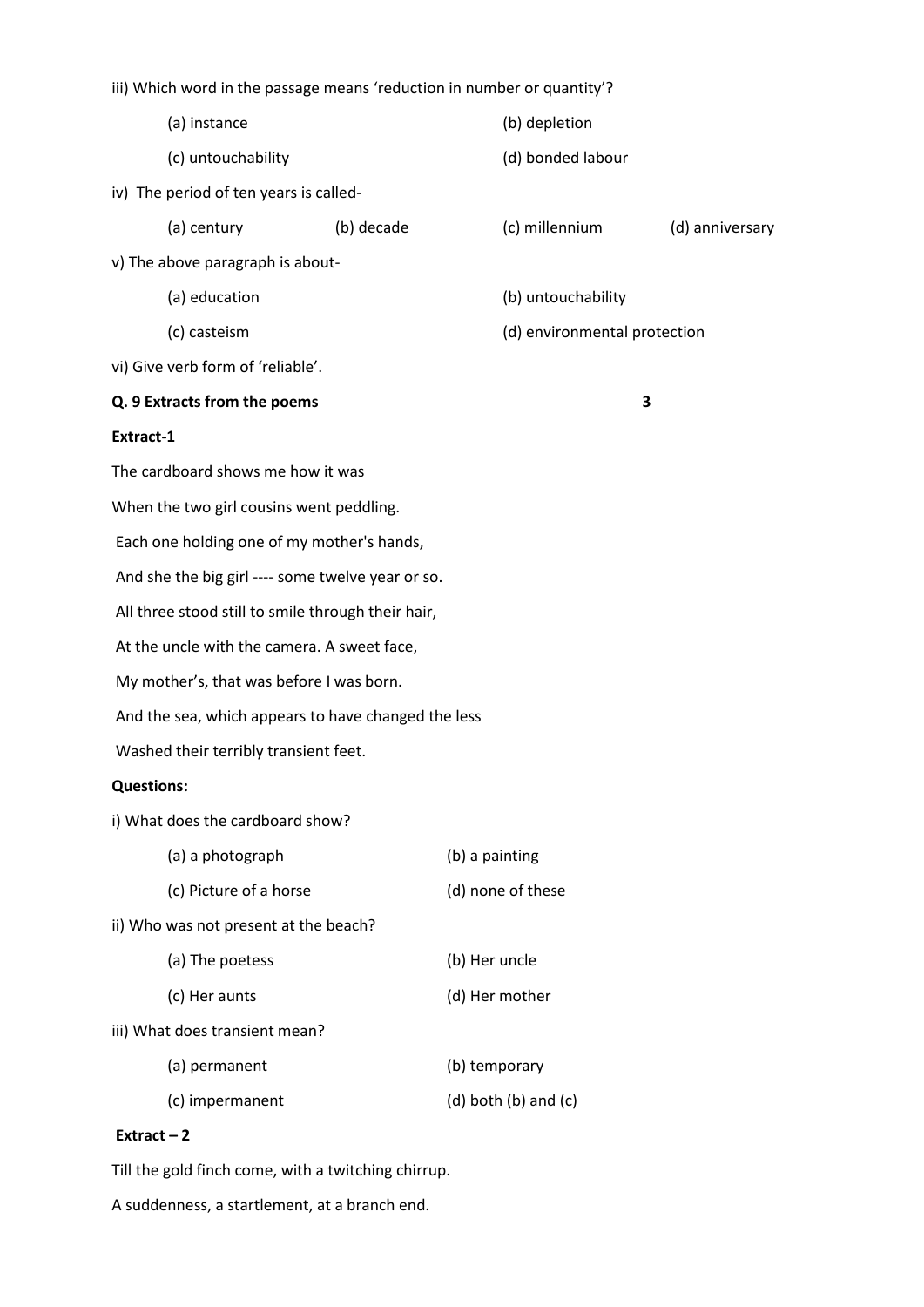Then sleep as a lizard, and alert, and abrupt, She enters the thickness, and a machine starts up of chitterings, and a tremor of wings, trilling. The whole tree trembles and thrills. It is the engine of her family. She stokes it full, then flirts out to a branch end. Showing her barred face identity mask.

#### **Questions:**

i) What is described as 'sleek' in the poem?

| (a) goldfinch | (b) lizard        |
|---------------|-------------------|
| (c) Spider    | (d) Laburnum tree |

ii) Who comes to feed the young ones?

| (a) a lizard | (b) goldfinch |
|--------------|---------------|
| (c) a cuckoo | (d) a sparrow |

iii) Who gives shelter to the bird and her young ones? S

| (a) An old building | (b) A peepul tree |
|---------------------|-------------------|
| (c) An oak tree     | (d) Laburnum tree |

#### **Extract – 3**

And who ort thou? said I to the soft falling shower,

Which, strange to tell, gave me an answer, as here translated:

I am the poem of Earth, said the voice of rain,

Eternal I rise impalpable out of the land and the bottomless sea,

Upward to heaven, whence vaguely form'd, altogether changed, and yet the same.

#### Questions:

i) The poem of earth is-

| (a) Tree | (b) River  |
|----------|------------|
| (c) Rain | (d) Flower |

ii) What is the meaning of impalpable?

| (a) Something that cannot be eaten                | (b) Something that cannot be digested |  |
|---------------------------------------------------|---------------------------------------|--|
| (c) Something that cannot be smelled              | (d) something that cannot be touched  |  |
| iii) Which poem these lines have been taken from? |                                       |  |

| (a) The voice of the Rain | (b) A photograph  |
|---------------------------|-------------------|
| (c) The laburnum top      | (d) Father to son |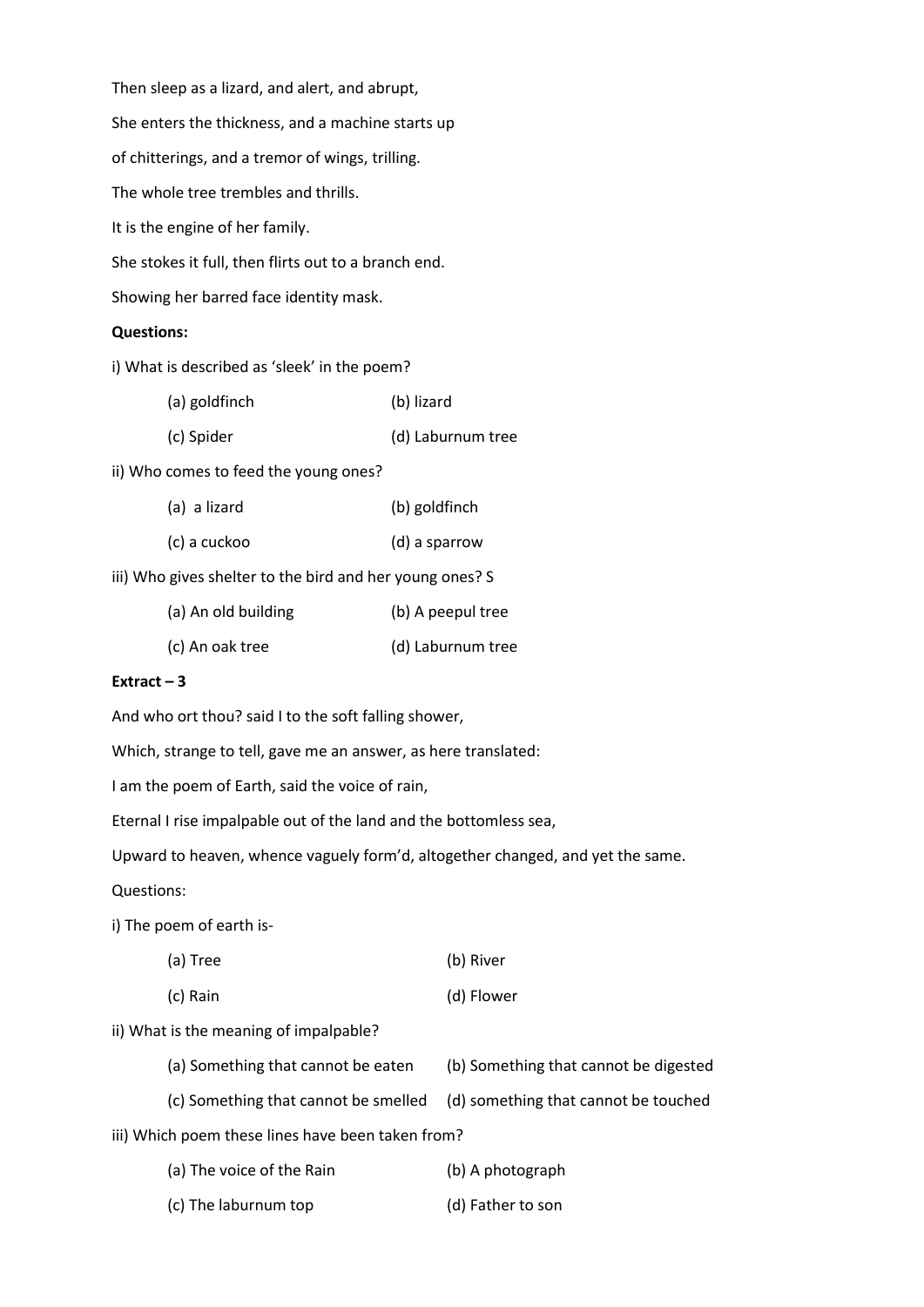# **Passage – 4**

|                   | When did my childhood go?                                                   |                        |
|-------------------|-----------------------------------------------------------------------------|------------------------|
|                   | Was it the time I realised that adults were not                             |                        |
|                   | all they seemed to be,                                                      |                        |
|                   | The talked of love and preached of love,                                    |                        |
|                   | But did not act so lovingly,                                                |                        |
|                   | Was that the day!                                                           |                        |
| Questions:        |                                                                             |                        |
|                   | i) Who do not practice what they preach?                                    |                        |
|                   | (a) Adolescents                                                             | (b) Children           |
|                   | (c) Adults                                                                  | (d) Middle aged people |
|                   | ii) Who is the composer of the poem from which these lines have been taken? |                        |
|                   | (a) Markus Natten                                                           | (b) Shirley Toulson    |
|                   | (c) Elizabeth Jennings                                                      | (d) Walt Whitman       |
|                   | iii) What does the poet miss?                                               |                        |
|                   | (a) His school days                                                         | (b) His childhood      |
|                   | (c) His adulthood                                                           | (d) None of these      |
| Extract-5         |                                                                             |                        |
|                   | The seed I spent or sown it where,                                          |                        |
|                   | The land is his and none of mine?                                           |                        |
|                   | We speak like strangers, there's sign                                       |                        |
|                   | Of understanding in the air,                                                |                        |
|                   | This child is built to my design                                            |                        |
|                   | Yet what he lives I cannot share,                                           |                        |
| <b>Questions:</b> |                                                                             |                        |
|                   | i) What does the father wish for?                                           |                        |
|                   | (a) Understanding                                                           | (b) Financial support  |
|                   | (c) Moral support                                                           | (d) None of these      |
|                   | ii) What kind of a relationship the father and the son have?                |                        |
|                   | (a) cordial                                                                 | (b) strained           |
|                   | (c) warm                                                                    | (d) good               |
|                   | iii) These lines show-                                                      |                        |
|                   | (a) friendship                                                              | (b) understanding      |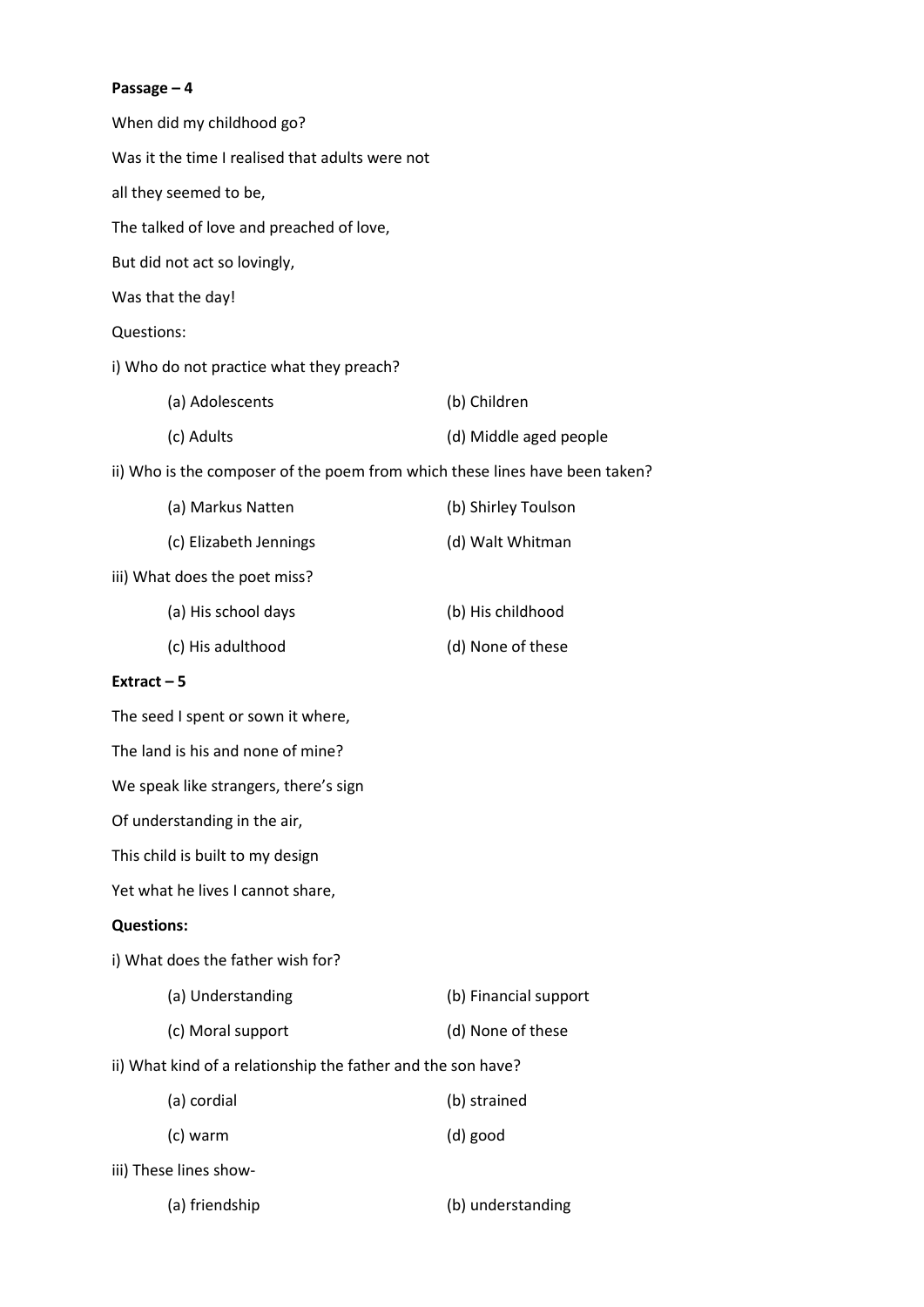### **Q.9 (B) Read the following passages and answer the questions given below – 4**

#### **Passage-1**

It wasn't morning yet, but it was summer and with daybreak not many minutes around the corner of the world it was light enough for me to know I wasn't dreaming. My cousin Mourad was sitting on a beautiful white horse. I stuck my head out of the window and rubbed my eyes. Yes, he said in Armenian. It's a horse. You're not dreaming. Make it quick if you want to ride.

#### **Questions**

i) Who was sitting on the horse?

| (a) cousin of the speaker | (b) the speaker            |
|---------------------------|----------------------------|
| (c) no one                | $(d)$ both $(a)$ and $(b)$ |

ii) From which lesson the above extract has been taken?

|      | (a)The Address                      |                                             | (b) Birth       |             |  |
|------|-------------------------------------|---------------------------------------------|-----------------|-------------|--|
|      |                                     | (c) The Summer of the Beautiful White Horse | (d)Mother's Day |             |  |
| iii) | In which language did Mourad speak? |                                             |                 |             |  |
|      | (a) German                          | (b) English                                 | (c) Armenian    | (d) Arabian |  |
|      |                                     |                                             |                 |             |  |

iv) Write the noun form of the word 'beautiful'.

#### **Passage-2**

My mother seemed to notice that I was not entirely convinced. She looked at me reprovingly and after that we spoke no more about it. Meanwhile I had arrived at the station without having paid much attention to things on the way. I was walking in familiar places again for the first time since the War, but I did not want to go further than was necessary. I didn't want to upset myself with the sight of streets and houses full of memories from a precious time.

In the train back I saw Mrs Dorling in front of me again as I had the first time, I met her. It was the morning after the day my mother had told me about her. I had got up late and, coming downstairs, I saw my mother about to see someone out.

#### **Questions:**

i) From which lesson this text has been taken-

| (a) The Address | (b) Ranga's Marriage       |
|-----------------|----------------------------|
| (c)Mother's Day | (d) The Tale of Melon City |

ii) Who has told the author about Mrs. Dorling?

| (a)the woman | (b) the girl |
|--------------|--------------|
|--------------|--------------|

(c) her mother (d) her daughter

iii) Which of the following is similar in meaning to the word 'precious'-

| (a)cheap | (b) valuable | (c) worthless | (d) moderate |
|----------|--------------|---------------|--------------|
|----------|--------------|---------------|--------------|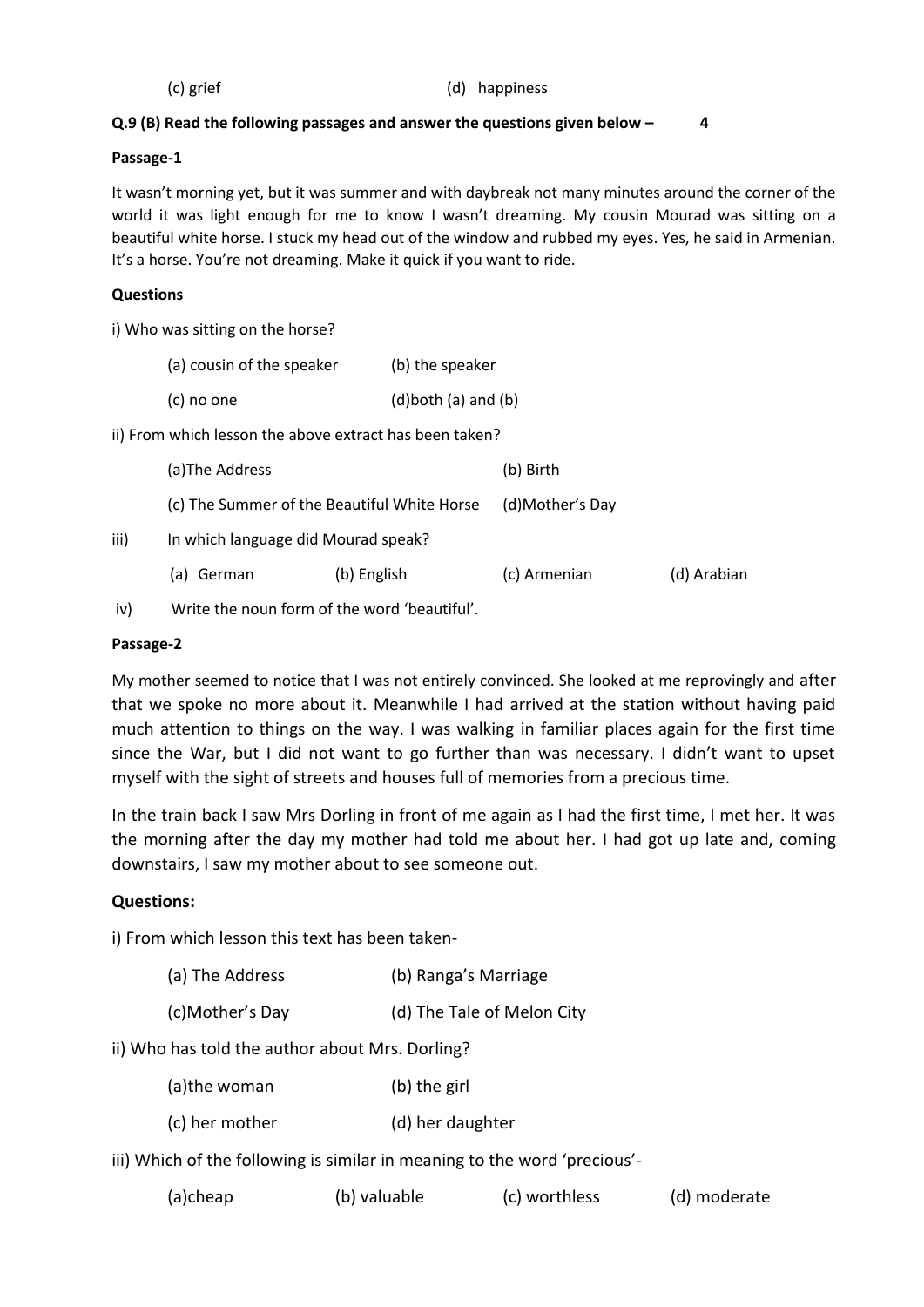iv) The author did not want to get upset by--------

(a)her mother (b) Mrs Dorling (c) memories (d) familiar places

#### **Passage - 3**

Albert felt miserable when he left school that afternoon; not that it had been a bad day—most days were bad now, anyway— but because he had to go back to the hateful place the next morning. He only wished his father would take him away, but there was no point in even asking. He knew what the answer would be: he would have to stay until he had taken his diploma.

Going back to his lodgings did not cheer him up. His father had so little money to spare that Albert had been found a room in one of the poorest quarters of Munich. He did not mind the bad food and lack of comfort, or even the dirt and squalor, but he hated the atmosphere of slum violence. His landlady beat her children regularly, and every Saturday her husband came drunk and beat her.

#### **Ques**

| <b>Questions:</b>                                       |            |                                                                     |             |
|---------------------------------------------------------|------------|---------------------------------------------------------------------|-------------|
| i) How did Albert feel about going to school every day? |            |                                                                     |             |
| (a) cheerful                                            | (b) scared | (c)miserable                                                        | (d)grateful |
|                                                         |            | ii) How long did Albert's father want him to attend the school for? |             |
|                                                         |            | (a) until he came to love the school (b) until his father called    |             |
|                                                         |            | (c) until he completes his diploma (d) None of the above            |             |
| iii) The place where Einstein lived had                 |            |                                                                     |             |
| (a) no comfort                                          |            | (b) bad food                                                        |             |
| (c) dirt and squalor                                    |            | (d) All of the above                                                |             |
|                                                         |            |                                                                     |             |

iv) Where did Albert Einstein reside during his schooling?

| (a) at home with his family | (b) at the quarters of Munich |
|-----------------------------|-------------------------------|
|-----------------------------|-------------------------------|

(c) at his friend's house (d) at a place provided by school

#### **Passage - 4**

An hour elapsed. It was a long, harsh struggle. Then, as the first streaks of dawn strayed past the broken edges of the blind, the child was born, lifeless. As he gazed at the still form a shiver of horror passed over Andrew. After all that he had promised! His face, heated with his own exertions, chilled suddenly. He hesitated, torn between his desire to attempt to resuscitate the child, and his obligation towards the mother, who was herself in a desperate state. The dilemma was so urgent he did not solve it consciously. Blindly, instinctively, he gave the child to the nurse and turned his attention to Susan Morgan who now lay collapsed, almost pulseless, and not yet out of the ether, upon her side. His haste was desperate, a frantic race against her ebbing strength. It took him only an instant to smash a glass ampule and inject the medicine.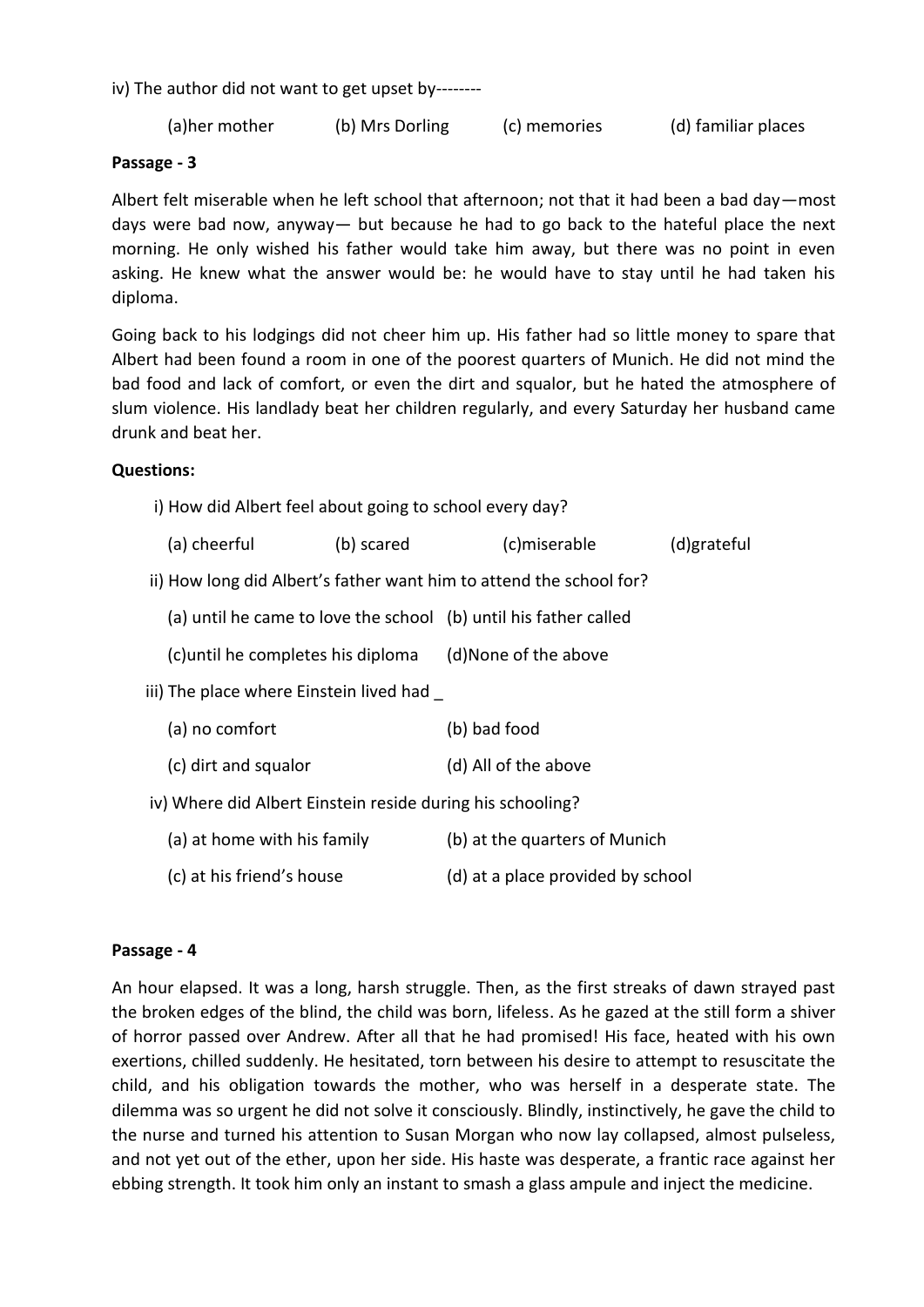# **Questions:**

i) How was the new born child?

|                                                                                                                                                                                 | (a) healthy                                                                                                                                                                                                                                                                                                                                                                                                                                                                                                                                                    | (b) lifeless | (c) underweight                                                                                                                                                                                                                                                                                                                                                                                                                                                                                                                                                                                                                                                                                                                                                                                                                                                                                                                 | (d) weak          |
|---------------------------------------------------------------------------------------------------------------------------------------------------------------------------------|----------------------------------------------------------------------------------------------------------------------------------------------------------------------------------------------------------------------------------------------------------------------------------------------------------------------------------------------------------------------------------------------------------------------------------------------------------------------------------------------------------------------------------------------------------------|--------------|---------------------------------------------------------------------------------------------------------------------------------------------------------------------------------------------------------------------------------------------------------------------------------------------------------------------------------------------------------------------------------------------------------------------------------------------------------------------------------------------------------------------------------------------------------------------------------------------------------------------------------------------------------------------------------------------------------------------------------------------------------------------------------------------------------------------------------------------------------------------------------------------------------------------------------|-------------------|
|                                                                                                                                                                                 | ii) What dilemma did doctor Andrew confront?                                                                                                                                                                                                                                                                                                                                                                                                                                                                                                                   |              |                                                                                                                                                                                                                                                                                                                                                                                                                                                                                                                                                                                                                                                                                                                                                                                                                                                                                                                                 |                   |
|                                                                                                                                                                                 | (a) to save child or mother<br>(C) to inform father                                                                                                                                                                                                                                                                                                                                                                                                                                                                                                            |              | (b) to save mother<br>(D) to save child                                                                                                                                                                                                                                                                                                                                                                                                                                                                                                                                                                                                                                                                                                                                                                                                                                                                                         |                   |
|                                                                                                                                                                                 | iii) In the dilemma he faced, what did Andrew do?                                                                                                                                                                                                                                                                                                                                                                                                                                                                                                              |              |                                                                                                                                                                                                                                                                                                                                                                                                                                                                                                                                                                                                                                                                                                                                                                                                                                                                                                                                 |                   |
|                                                                                                                                                                                 | (a) check upon Susan first                                                                                                                                                                                                                                                                                                                                                                                                                                                                                                                                     |              | (b) check upon the child first                                                                                                                                                                                                                                                                                                                                                                                                                                                                                                                                                                                                                                                                                                                                                                                                                                                                                                  |                   |
|                                                                                                                                                                                 | (c) ran away                                                                                                                                                                                                                                                                                                                                                                                                                                                                                                                                                   |              | (d) left it to handle to the nurse                                                                                                                                                                                                                                                                                                                                                                                                                                                                                                                                                                                                                                                                                                                                                                                                                                                                                              |                   |
|                                                                                                                                                                                 | Iv) Which of these is similar in meaning to the word 'desperate'?                                                                                                                                                                                                                                                                                                                                                                                                                                                                                              |              |                                                                                                                                                                                                                                                                                                                                                                                                                                                                                                                                                                                                                                                                                                                                                                                                                                                                                                                                 |                   |
|                                                                                                                                                                                 | (a) composed                                                                                                                                                                                                                                                                                                                                                                                                                                                                                                                                                   | (b) cheerful | (c) fearful                                                                                                                                                                                                                                                                                                                                                                                                                                                                                                                                                                                                                                                                                                                                                                                                                                                                                                                     | (d) frantic       |
|                                                                                                                                                                                 | Q.10 Answer the following questions in about 30 words-                                                                                                                                                                                                                                                                                                                                                                                                                                                                                                         |              |                                                                                                                                                                                                                                                                                                                                                                                                                                                                                                                                                                                                                                                                                                                                                                                                                                                                                                                                 | $2 \times 5 = 10$ |
| i.<br>ii.<br>iii.<br>iv.<br>v.<br>vi.<br>vii.<br>viii.<br>ix.<br>X.<br>xi.<br>xii.<br>xiii.<br>xiv.<br>XV.<br>xvi.<br>xvii.<br>xviii.<br>xix.<br>XX.<br>xxi.<br>xxii.<br>xxiii. | Why did grandmother carry stale chapatis with her?<br>Describe the author's grandfather.<br>What injuries did the father suffer in the accident?<br>Which Island did they find nearby using their charts?<br>How did the children console the fear-stricken parents?<br>against strong waves.<br>What is the base element in Pranayama?<br>What does European paintings reproduce?<br>What was written at Lusaka Zoo?<br>What are the earth's principal biological systems?<br>What is article 48A?<br>Who is the biggest polluter of the Earth's environment? |              | Why was the grandmother sad when the author was admitted in an English school?<br>When was the link of the friendship between the author and his grandmother snapped?<br>What did the grandmother do when the author returned from abroad after five years?<br>What did grandmother used to feed village dogs and why?<br>6Why was the grandmother upset with the author when he joined music classes?<br>What was the feat that Gordon Cook repeated after 200 years back?<br>What problems did they encounter in the first phase of voyage?<br>How did the sailors repair their ship when it was first attacked by winds?<br>Who were other two crew men that accompanied the journey?<br>Describe the little girl and his brother's courage in supporting Their father in fighting<br>What is raw art? What in India has Nekchand developed as art form?<br>When did the concept of sustainable development was popularised? |                   |
|                                                                                                                                                                                 | Q.11 Answer the following questions in about 30 words-                                                                                                                                                                                                                                                                                                                                                                                                                                                                                                         |              | $3\times2=6$                                                                                                                                                                                                                                                                                                                                                                                                                                                                                                                                                                                                                                                                                                                                                                                                                                                                                                                    |                   |
| i.                                                                                                                                                                              | Who are the persons in the photograph?                                                                                                                                                                                                                                                                                                                                                                                                                                                                                                                         |              |                                                                                                                                                                                                                                                                                                                                                                                                                                                                                                                                                                                                                                                                                                                                                                                                                                                                                                                                 |                   |

- ii. What does the cardboard refers to in the poem?
- iii. Who has not changed over the year?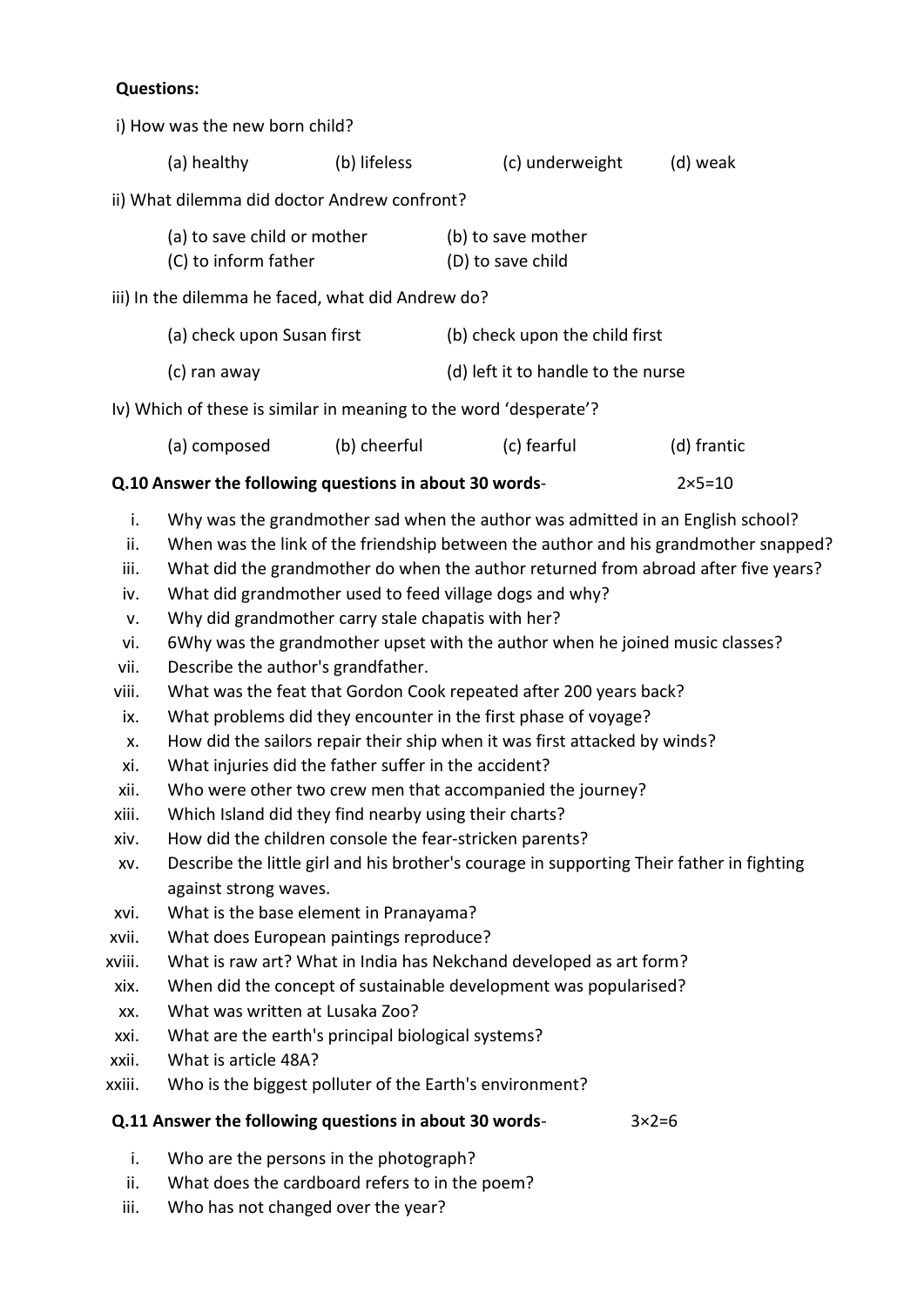- iv. What is the colour of Laburnum tree in September?
- v. Why the laburnum tree become yellow in the month of September?
- vi. What was compared with Goldfinch movement?
- vii. What is central theme of the poem, The Laburnum Top?
- viii. What will happen if it doesn't rain?
- ix. How does the shower fall?
- x. What took the shape of showers in the sky?
- xi. What happens when the rain falls on the seeds?
- xii. What does the rain wash?
- xiii. What makes the earth beautiful?
- xiv. What does the poet experience about the adults?
- xv. What was the thing that poet couldn't find in the books of Geography?
- xvi. What according to the poem Childhood is involved in the process of growing up?
- xvii. Why does father feel like a stranger with his son?

# **Q.12 Short Answer Questions (Snapshots)** 2×2=4

- i. What were the hallmarks of the Garoghlanian tribe?
- ii. What according to Aram, was his first longing?
- iii. What was the name of the horse? Who had an understanding with the horse?
- iv. What sort of understanding did Mourad have with the horse?
- v. When did the boys return the horse?
- vi. Why did the boys return the white horse to its owner?
- vii. Why did the author wait for such a long time before visiting 'The Address'?
- viii. Why did the objects lose their value for the author?
- ix. Why had the author come to visit Mrs. Dorling?
- x. How did Mrs. Dorling treat the author when the author visited her?
- xi. Why did the narrator of the story 'The Address' want to forget the address?
- xii. What reason did the head teacher give for expelling Albert from school?
- xiii. How did Albert feel about going to school every day?
- xiv. How did Albert Einstein plan to leave the school?
- xv. Why was Einstein summoned by the head teacher?
- xvi. What did Albert plan to do after he left school?
- xvii. What does the author refer to as 'a miracle'?
- xviii. How did Andrew try to save the child?
- xix. How did Andrew save Susan Morgan?
- xx. How did Andrew feel at the end of the story?
- xxi. How was Andrew feeling before the delivery?
- xxii. What did the Professor notice at the Hornby Road?
- xxiii. Why did the Professor go to town hall?
- xxiv. Why did the Professor begin to appreciate the new India that he was reading about?
- xxv. How did the crowd react when the Professor sat on the empty presidential chair?

# **Q.13 Answer the following questions in detail (75 words)** 3×2=6

- i. Bring out the contrast between the city school education and village school education.
- ii. What was the turning point in the friendship between the grandmother and the author?
- iii. Describe the author's grandmother.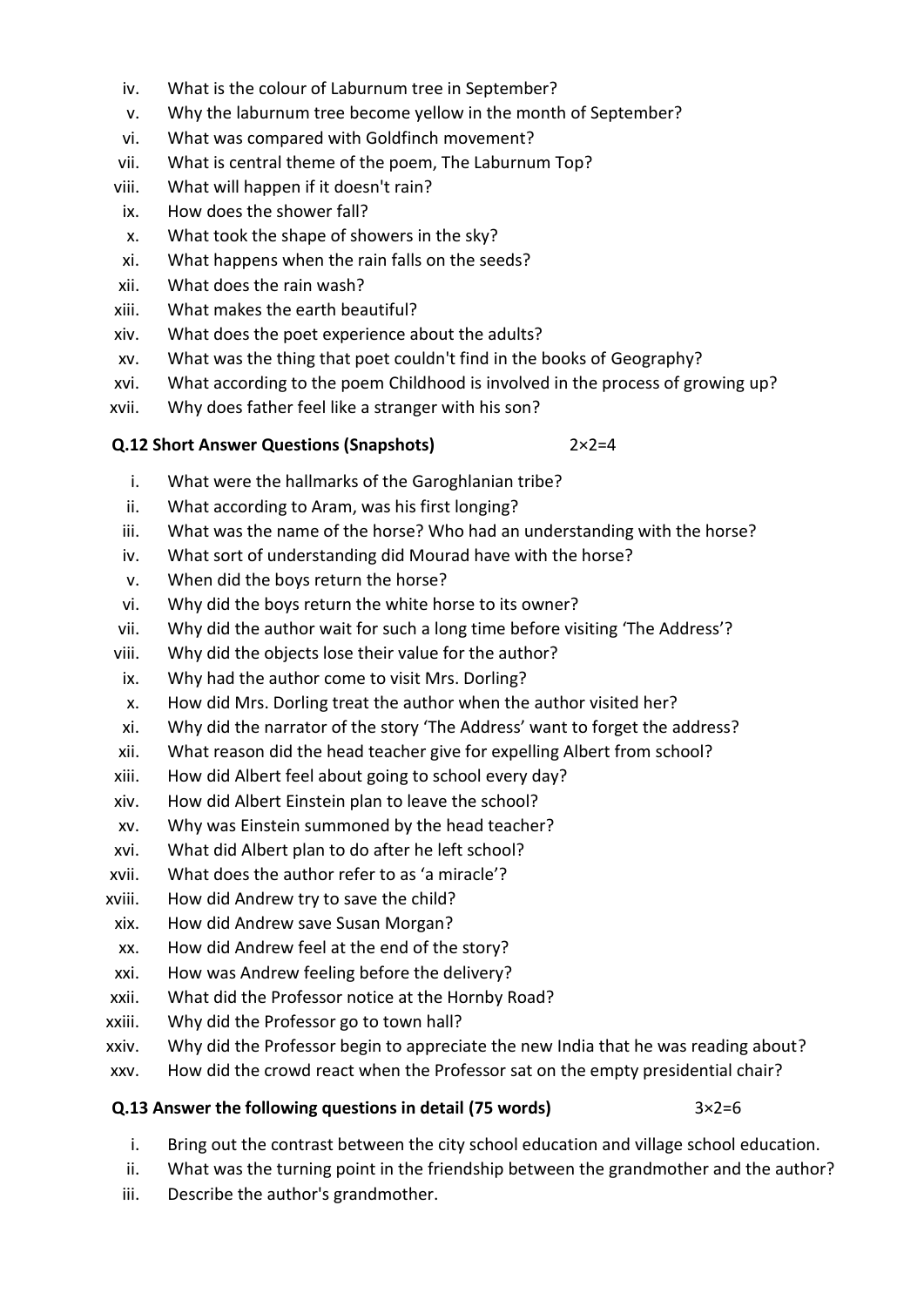- iv. Explain three reasons why the author's grandmother was disturbed when he started going to a city school.
- v. How did the grandmother celebrate the author's arrival?
- vi. Does the title of the lesson The Portrait of a Lady' justify the personality and character sketch of grandmother?
- vii. Describe the way in which the sparrows expressed their sorrow when the author's grandmother died
- viii. Describe the changing relationship between the author and his grandmother. Did their feelings for each other change?
- ix. Would you agree that the author's grandmother was a person strong in character? If yes, give instances that show t
- x. Discuss the first two sections of the events on the sea voyage.
- xi. Briefly describe the story of ironsmith who by sheer practice and devotion became famous painter of the world.
- xii. What were the major subjects of European paintings?
- xiii. What is Daoist view of the universe?
- xiv. Who was the untutored genius who created a paradise in India? What is his contribution towards Indian art forms?
- xv. Who introduced the concept of Art brut and when?
- xvi. What is Yin and Yang?
- xvii. What is the aim of the Green movement?
- xviii. What is a holistic view of environment problem?
- xix. What are the four principal biological systems?
- xx. Why are the local forest decimated in poor countries?
- xxi. What are the principal reasons for Environmental degradation?
- xxii. Why do you think Professor Gaitonde decided never to preside over meetings again?
- xxiii. What outcome did Rajendra determine from Professor Gaitonde's story?

# Q.14 **Long answer question from poetry 3**

- I. What are the three phases described in the poem 'A Photograph'?
- II. Describe the central idea of the poem 'A Photograph'?
- III. What is the central theme of the poem, 'The Laburnum Top'?
- IV. What do you notice about the beginning and end of the poem 'The Laburnum Top'?
- V. Why is the image of the engine evoked by the poet?
- VI. What happens in the beginning and end of the poem 'The Laburnum Top'?
- VII. What will happen if there is no rain?
- VIII. How does the rain clean the earth?
- IX. What is the central idea of the poem, The Voice of the Rain?
- X. When did the poet lose his childhood? How did he feel?
- XI. How is the father's helplessness brought out in the poem, "Father to Son"

# **Q.15 Long Answer Questions (Snapshots**) **3**

- 
- i. What makes the story 'The Summer of the Beautiful White Horse' interesting?
- ii. Did the boys return the horse because they were conscience-stricken or because they were afraid?